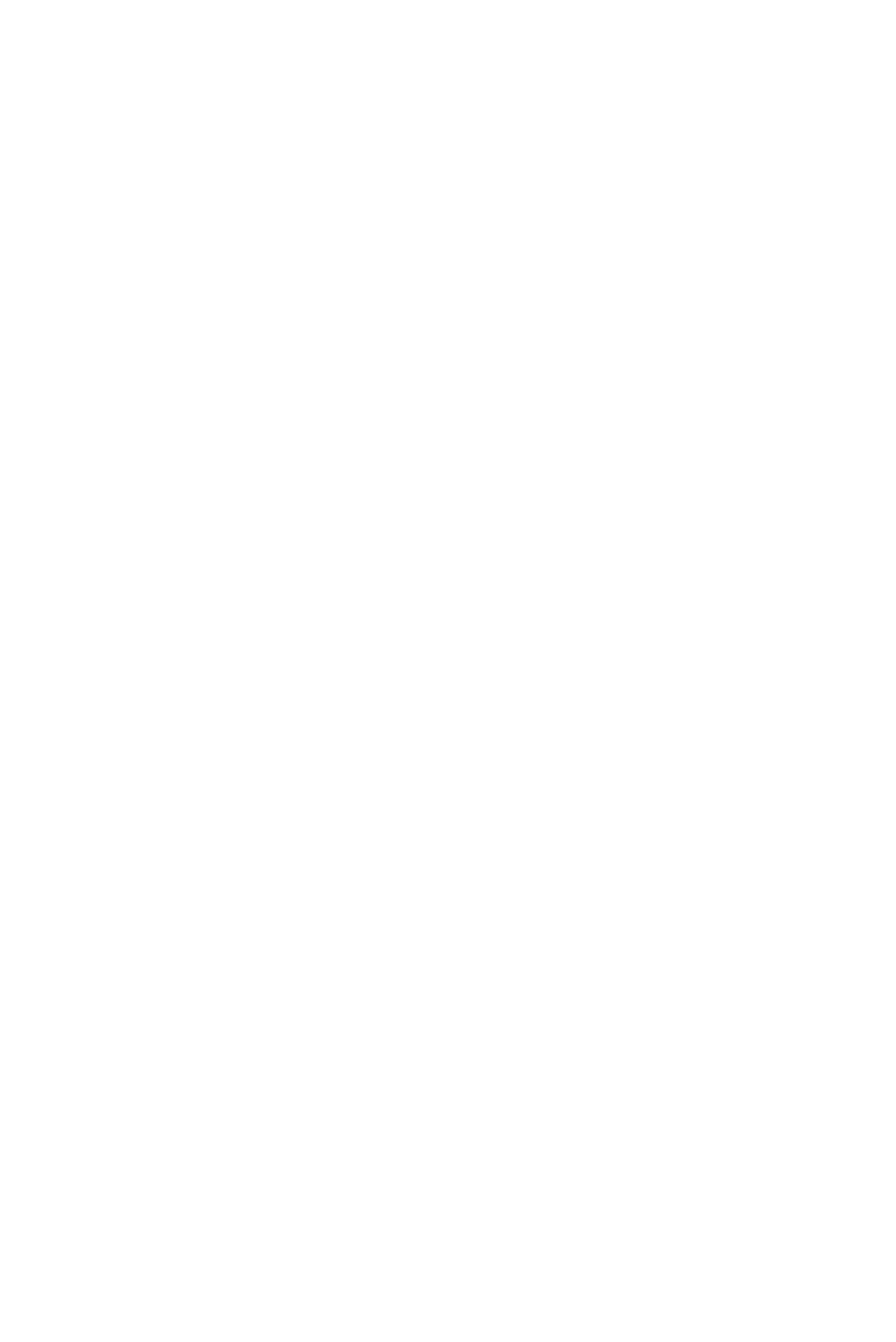EGMONT PAPER 23

# **BALANCING DEFENCE AND SECURITY EFFORTS WITH A PERMANENTLY STRUCTURED SCORECARD**

PATRICK WOUTERS



June 2008

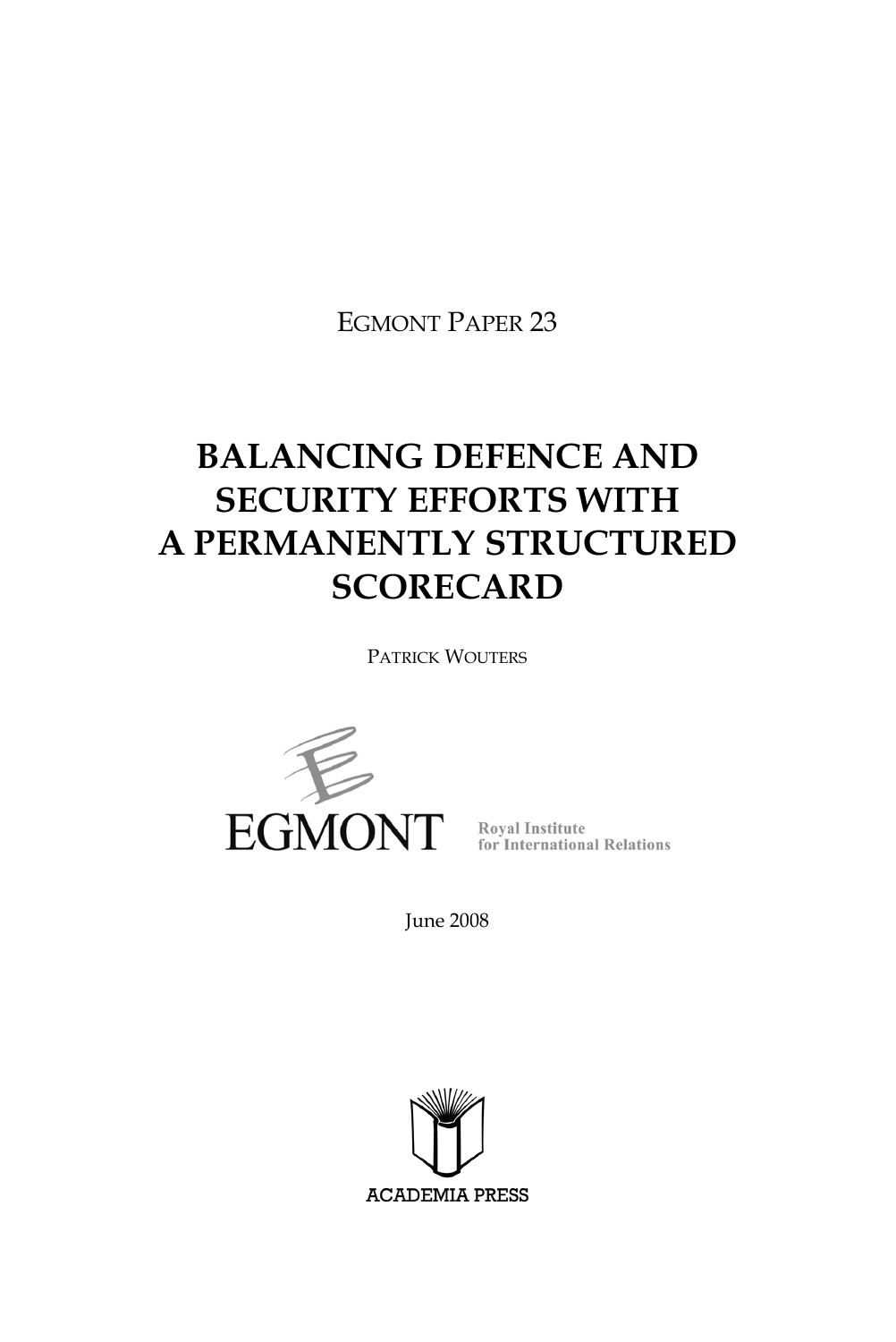The Egmont Papers are published by Academia Press for Egmont – The Royal Institute for International Relations. Founded in 1947 by eminent Belgian political leaders, Egmont is an independent think-tank based in Brussels. Its interdisciplinary research is conducted in a spirit of total academic freedom. A platform of quality information, a forum for debate and analysis, a melting pot of ideas in the field of international politics, Egmont's ambition – through its publications, seminars and recommendations - is to make a useful contribution to the decisionmaking process.

\*\*\*

President: Viscount Etienne DAVIGNON Director-General: Claude MISSON Series Editor: Prof. Dr. Sven BISCOP

\*\*\*

#### **Egmont - The Royal Institute for International Relations**

Address Naamsestraat / Rue de Namur 69, 1000 Brussels, Belgium Phone 00-32-(0)2.223.41.14 Fax 00-32-(0)2.223.41.16 E-mail info@egmontinstitute.be Website: www.egmontinstitute.be

| © Academia Press      |                      |
|-----------------------|----------------------|
| Eekhout 2             |                      |
| 9000 Gent             |                      |
| Tel. 09/233 80 88     | Fax 09/233 14 09     |
| Info@academiapress.be | www.academiapress.be |

J. Story-Scientia bvba Wetenschappelijke Boekhandel Sint-Kwintensberg 87 B-9000 Gent Tel. 09/225 57 57 Fax 09/233 14 09 Info@story.be www.story.be

Lay-out: proxess.be

ISBN 978 90 382 1291 3 D/2008/4804/102 U 1129 NUR1 754

*All rights reserved. No part of this publication may be reproduced, stored in a retrieval system, or transmitted in any form or by any means, electronic, mechanical, photocopying, recording or otherwise without the permission of the publishers.*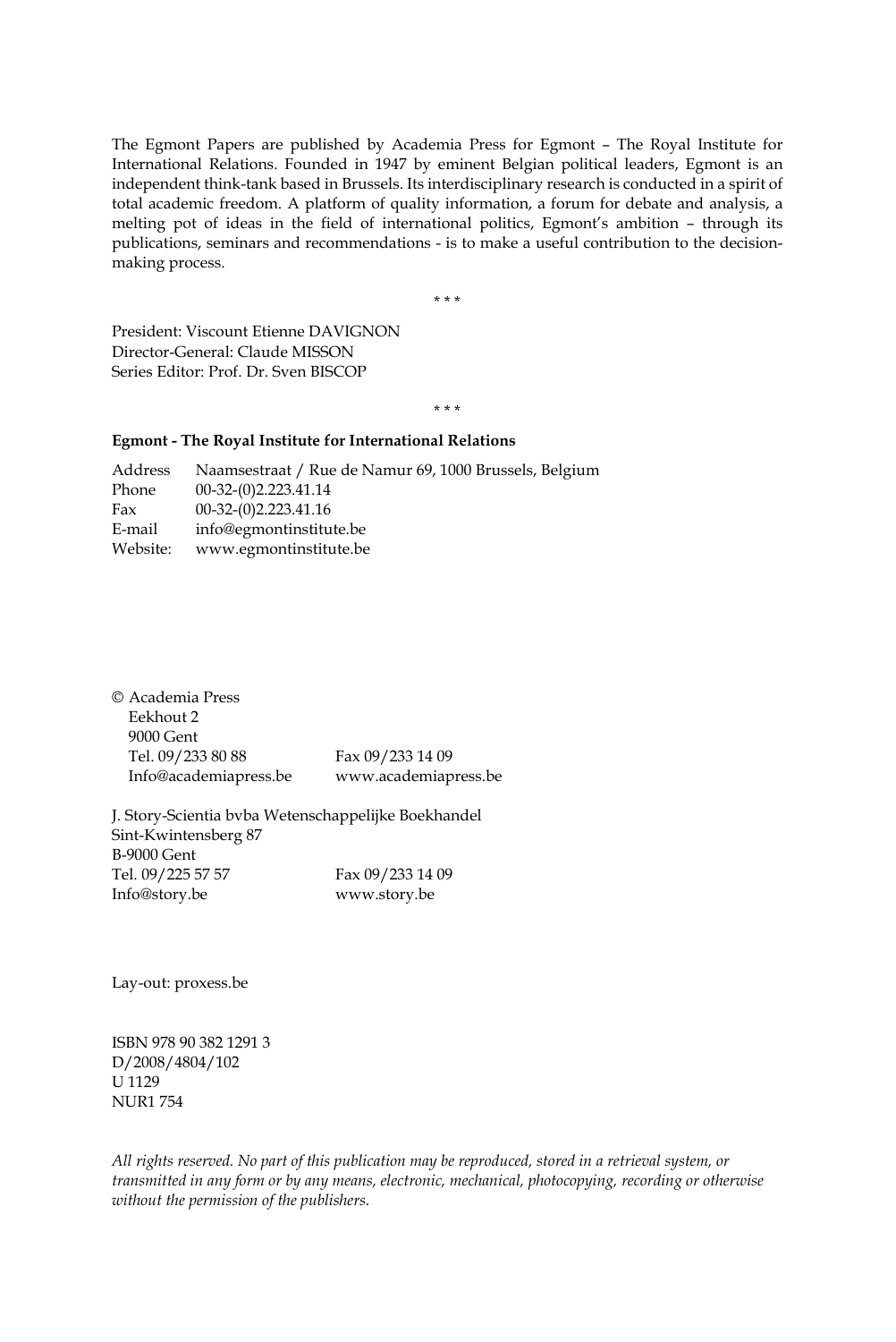# **Table of Contents**

| 1. |                                                                                            | $\overline{\mathbf{3}}$ |
|----|--------------------------------------------------------------------------------------------|-------------------------|
| 2. | How to Operationalize the Commitments of PermStrucCoop                                     | 5                       |
| 3. | Building a Defence Key Performance Indicator List                                          | 9                       |
| 4. | Concrete Criteria for Participation in PermStrucCoop                                       | 13                      |
| 5. | The Other Problem: Force Generation                                                        | 15                      |
| 6. | Military Statements of Requirements: Corollary of Political<br>Decisions (or Lack Thereof) | 17                      |
| 7. | Developing More Equitable Burden-Sharing Procedures                                        | 2I                      |
| 8. | The Conundrum: "Costs-Lie-Where-They-Fall" vs.<br>"Commun Funding"                         | 23                      |
| 9. |                                                                                            | 27                      |
|    | Annex A: Combined Defence & Security Index for the European                                | 29                      |
|    |                                                                                            | 30                      |

 $\not\in$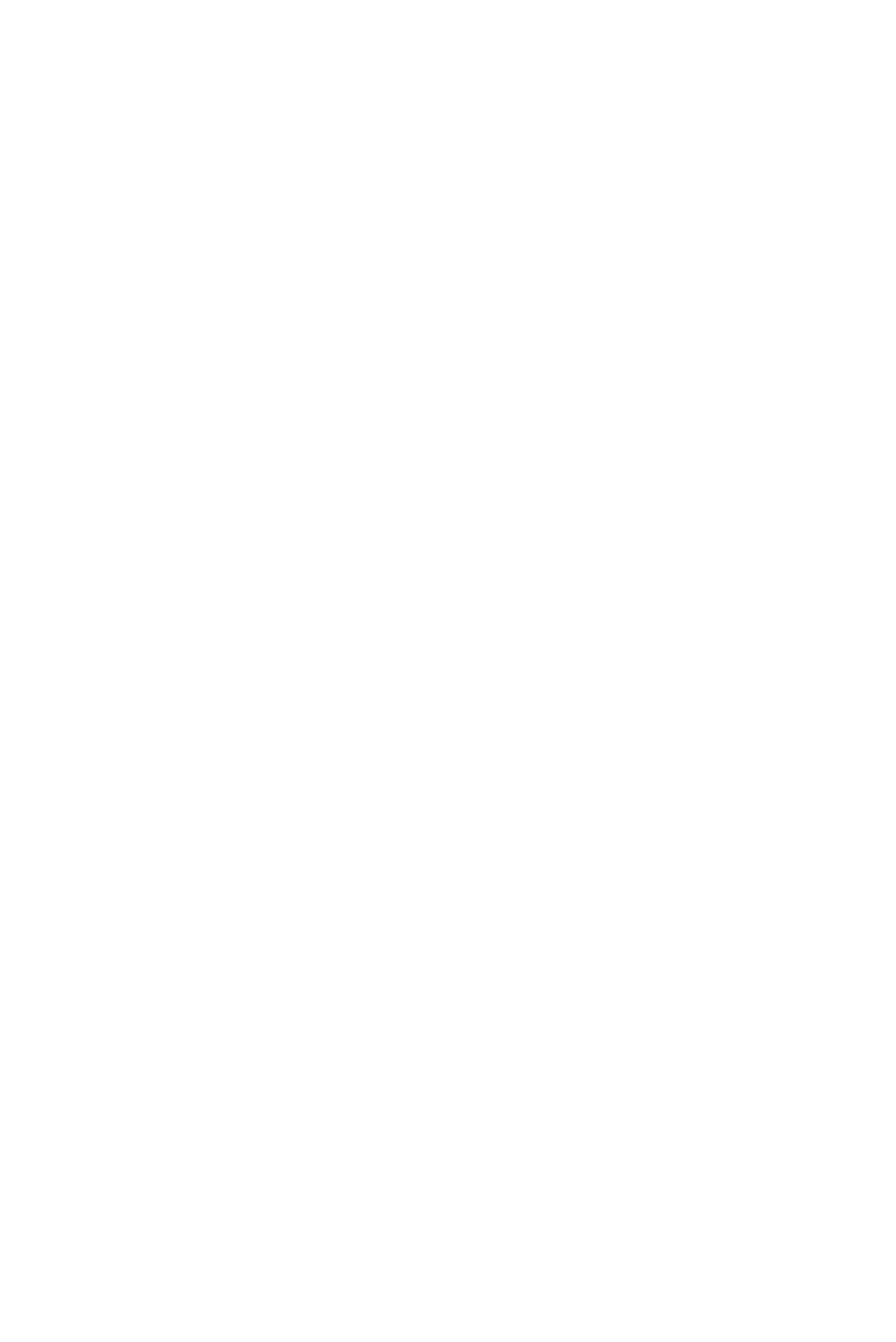# **1. Introduction**

Two major developments are set to change defence and security landscapes in the coming decade: the Lisbon treaty will affect in a significant way the European Union's 'external action' and at Bucharest, NATO's Heads of State & Government decided to overhaul Defence Planning to make it more integrated and harmonised across all disciplines, which should in turn provide a blueprint for leaner and more efficient structures. At least, that's the plan. And it had better be a good one, since defence planning for both organisations accounts for approximately 780 billion dollar per annum, on average 2,8% of the GDP their member states produce (i.e. 2/3 of the wealth produced across the globe).

The Treaty of Lisbon (ToL) – when implemented $1$  – will endow its re-baptised Common Defence and Security Policy (ESDP in the actual EU treaty) with two new instruments, the Enhanced Cooperation and the Permanent Structured Cooperation (PermStrucCoop). By granting the Union a legal personality<sup>2</sup> and limited new decision opportunities, the High Representative for Foreign Affairs and Security Policy or a group of Member States that are 'willing and have the necessary capability' for a special task should be able to take it on (at their own expense, unless decided otherwise<sup>3</sup>). *PermStrucCoop*, second in the rearranged EU-toolbox*,* should tailor for longer term capability-building by a strongly motivated 'core' that fulfils 'higher criteria and which have made more binding commitments to one another in this area with a view to the most demanding missions'. Although Art 42§3 explicitly will incite *all* Member States to 'undertake progressively to improve their military capabilities', it remains to be seen whether governments and parliaments ratifying the ToL will put their money where their mouth is.

PermStrucCoop is understood to be 'inclusive',<sup>4</sup> even for those countries that would consider spending 2% of their GDP for security and defence entirely out of reach. But unless it is to be a "zero-growth-doing-more-with-less" exercise – a distinct possibility in times of austere government spending and competing budget priorities – a steady decline in national defence budgets will have to be reversed to meet even the most modest admission standards. Arguably however,

<sup>4.</sup> Sven Biscop, *Perm*anent Structured Cooperation and the Future of ESDP (Egmont Paper 20). Brussels, Egmont, 2008.



<sup>1.</sup> The Treaty of Lisbon amends the existing EU-treaty which will be 'consolidated' once all ratification instruments have been deposited. The referendum in Ireland will undoubtedly have an effect on the intended date of 1 Jan 2009.

The consolidated version of the new EU-treaty will be used as reference and can be consulted on the website of the EU-council at www.consilium.europa.eu.

<sup>2.</sup> Art. 47 of the future consolidated EU-treaty.

<sup>3.</sup> Art. 332 of the future consolidated EU-treaty.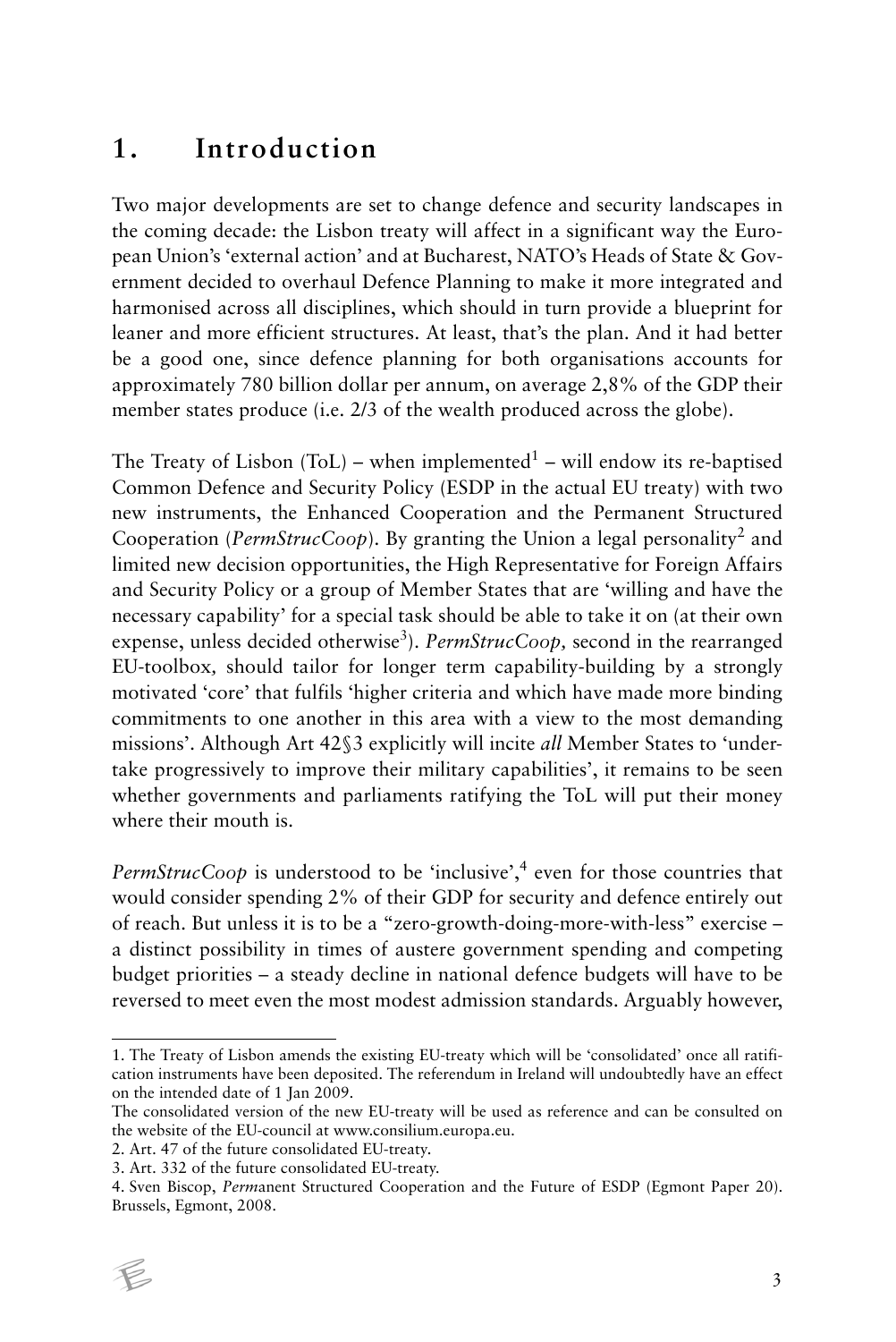combining efficiency & efficacy with the magic trilogy of 'specialisation – cooperation – pooling' should bring *PermStrucCoop* within reach of most Member States. Thus, a two-tier "defence community" – considered undesirable by some for CSDP, unavoidable in NATO by others – would be averted.

This paper will explore how 'theological' criteria could be translated to key performance indicators of a pragmatic and balanced scorecard for defence and security efforts, both in the NATO and EU framework. Whether they are then also used as discriminators towards *PermStrucCoop* is a matter of political debate, but tailoring targets to the different profiles of possible contenders by checking and balancing the scorecard indicators should provide a positive, yet challenging roadmap for convergence. Concerning the other major challenge brought to the fore by *PermStrucCoop* – generating forces and capabilities for NATO or EU-led operations – it can be argued that current burden and risksharing mechanisms (or the lack thereof) are to be reviewed and rethought: food for those thoughts will be presented.

Patrick WOUTERS<sup>5</sup>

<sup>5.</sup> Patrick Wouters is a Colonel in the Belgian Air Force. The views expressed by the author are strictly his own and do not necessarily coincide with the policy of Belgian Defence or any of the organisations cited.

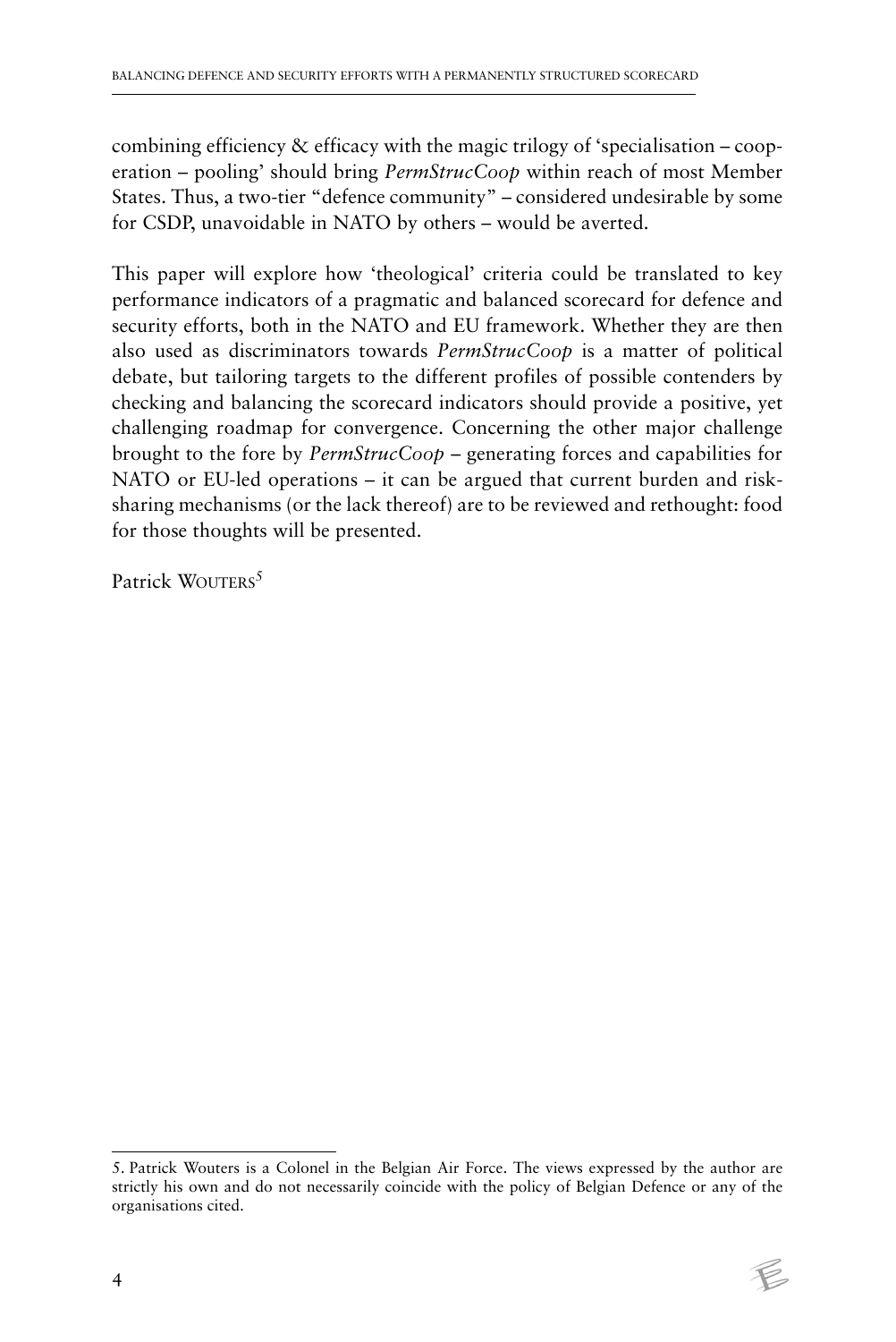# **2. How to Operationalize the Commitments of** *PermStrucCoop*

In Egmont Paper 20, Biscop develops some lines of force, while further defining the challenge: "to reconcile inclusiveness and commitment, to agree on criteria that allow all Member States to participate, each at his own level of means, but that do imply a substantial commitment to make available more usable capabilities".

Criteria judged unsuitable or unrealistic would be of general budgetary nature (e.g. the previously mentioned 2% of GDP) and those specifically seeking a sound balance between personnel costs, operational costs and investments.<sup>6</sup> Usability criteria of 40% deployability and 8% sustainability 'seem equally laudable' but have alledgedly not yielded substantial improvements.

If it is correct that these uni-dimensional figures in themselves are either unrealistic in the short term or fail to secure assured availability for operations, they were intended as 'simple' parameters for Heads of State and Government to approve and commit to when preparing national budget proposals. It is also true that these unembellished political target figures validate – or invalidate – true defence investments, that should yield usable capabilities, provided the budgets can be appropriated along strictly military lines of effort, void of political interference. Furthermore, it is a matter of public knowledge that imbalances in personnel costs are in most cases the consequence of political constraints and interferences with base closure plans or restructurings of defence establishments. Indeed, given the incompressibility of personnel costs, zero growth budgets (not even compensating for inflation) inevitably result in cuts in operations, maintenance and equipment.

Which criteria then would qualify to operationalize the commitments of *PermStrucCoop*?

Before seeking answers to that question, it is helpful to highlight the guiding principles of the intended *PermStrucCoop*. They can be found in the special protocol on *PermStrucCoop,* which in its Article 2 entices Member States to (author's emphasis):

a) *cooperate*, as from the entry into force of the Treaty of Lisbon, with a view to *achieving approved objectives* concerning the *level of investment expendi-*

<sup>6.</sup> A balance 50%-25%-25% is used in management theories for profit organisations, but is not necessarily valid for non-profit organisations or defence matters: NATO has adopted 20% for equipment expenditures as threshold figure.

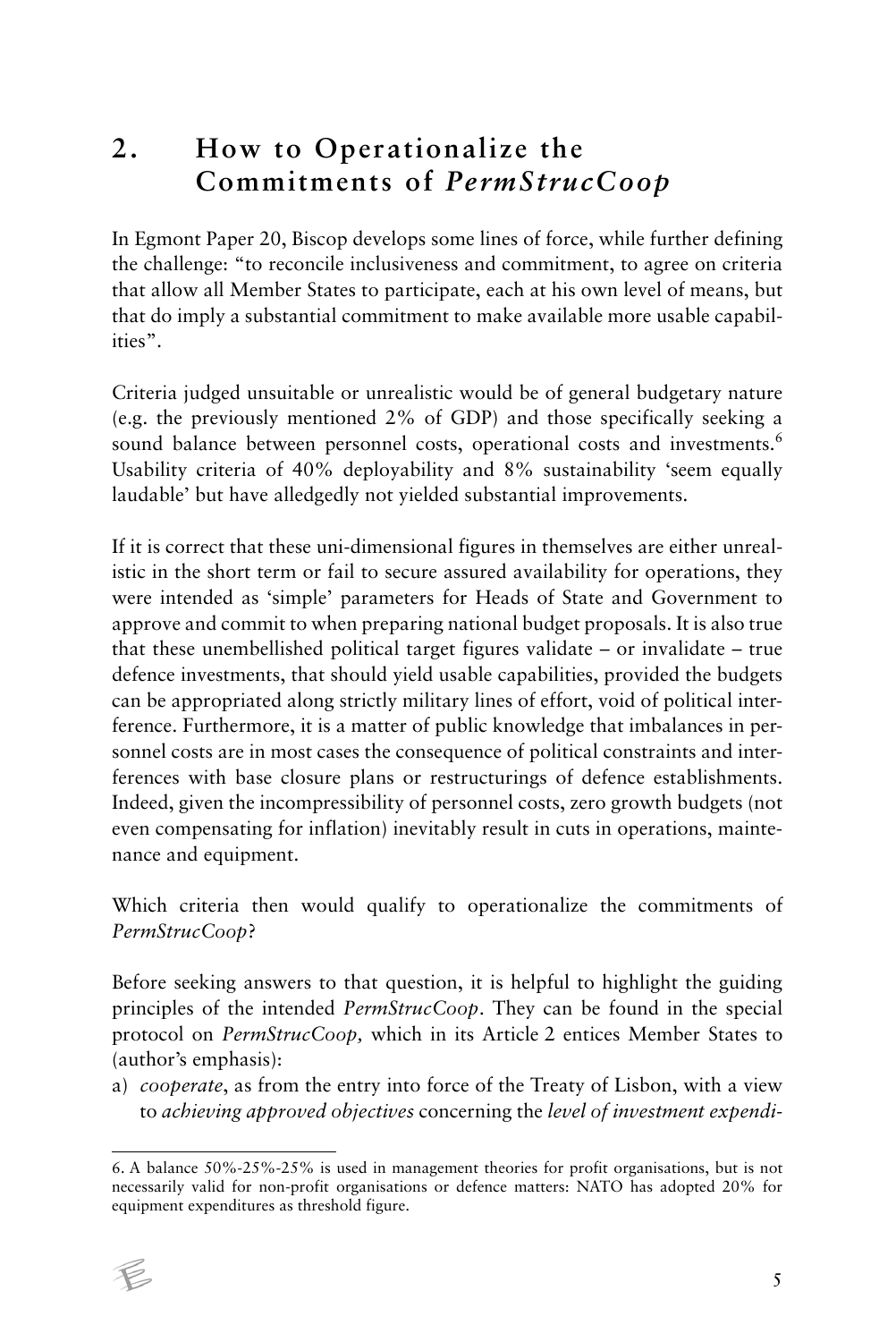*ture on defence equipment*, and regularly review these objectives, in the light of the security environment and of the Union's international responsibilities;

- b) bring their defence apparatus into line with each other as far as possible, particularly by *harmonising* the *identification of their military needs*, by *pooling* and, where appropriate, *specialising* their defence means and capabilities, and by encouraging *cooperation in the fields of training and logistics*;
- c) take concrete measures to *enhance* the availability, *interoperability, flexibility and deployability* of their forces, in particular by identifying *common objectives* regarding the *commitment of forces*, including possibly reviewing their national decision-making procedures;
- d) work together to ensure that they take the necessary measures to *make good*, including through multinational approaches, and without prejudice to undertakings in this regard within the North Atlantic Treaty Organisation, the *shortfalls* perceived in the framework of the "*Capability* Development Mechanism";
- e) *take part*, where appropriate, in the *development of major joint or European equipment programmes* in the framework of the European Defence Agency.

Mutadis mutandis, several elements of this recipe could serve as guideline to recent NATO initiatives aimed at re-invigorating defence planning, which will endeavour to integrate logistics,  $C^3$ , resource and – most importantly – armaments planning with traditional force planning. This integration of force planning with other disciplines should avoid that shortfalls are being identified by Chiefs of Defence (CHODs) and NATO, but subsequently do not necessarily coincide with the priorities of National Armaments Directors (NAD). Given the independent course that NADs are allowed to steer in some countries from their CHODs and – as a matter of course, from their national industries– it is clear that this will be the most difficult, but also the most rewarding harmonisation effort of the NATO's new Integrated Defence Planning Processes(IDPP). While this independence is cherished by some, its influence on inadequacies between weapon systems available (or coming in line) and military requirements of the instant indicate the interest of integrating, if not merging the two processes. Along the same lines, logistics,  $C^3$  and resource<sup>7</sup> planning should be closely tied to force planning.

In the case of the EU, embedding the very same processes in one agency by entrusting the European Defence Agency (EDA) with counsel and support for *PermStrucCoop* therefore, should also help overcome tacit barriers and align

<sup>7. &#</sup>x27;Resource planning' in this context encompasses the NATO Structural Improvement Programme (NSIP) and NATO owned assets (e.g. AWACS).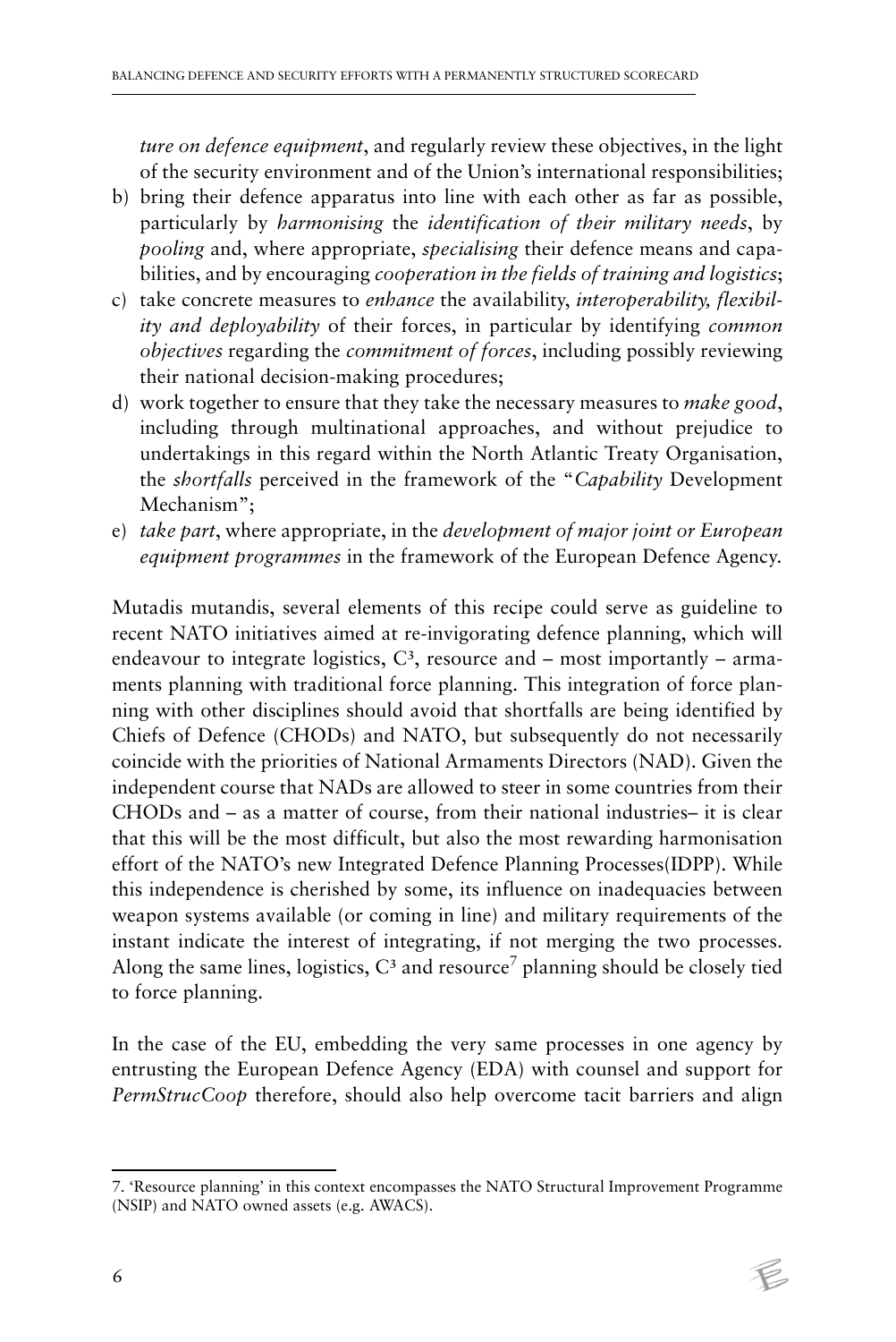defence investment with capability-based planning.<sup>8</sup> Not all member states are likely to agree however about the level of 'supra-national' authority that should be granted to the EDA.

In trying to derive concrete criteria for participation from the highlights of the *PermStrucCoop* protocol, some key characteristics have been opined (with precious little practical detail, however) in different fora:

- they have to be quantifiable and verifiable;
- they should indicate precise qualitative objectives, aimed at the precise targets rather than at the total of their armed forces;
- they should present a reasonable challenge whilst tending toward a fair burden-sharing;
- they should be result-oriented, seeking out which capabilities are necessary and how to use them;
- they can be spread on a timetable (cfr. convergence criteria for the Eurozone), as long as implementation is monitored.

If these 'key performance indicators' (KPI) do not seem controversial at first glance,<sup>9</sup> finding criteria that fulfil them and can be tailored to member states with different profiles, while avoiding the appearance of manipulation, could prove very difficult and divisive.

Ultimately though, more important than finding and agreeing on criteria, will be to pursue innovative and pragmatic ways to align national with collective security interests and funnel government spending more efficiently to support them. This inherent tension between spending budgets as part of a multilateral effort versus national projects and operations will be discussed further.

<sup>9.</sup> When identifying KPIs, management theory often uses the acronym SMART: Specific– Measurable– Achievable – Result-oriented or Relevant – Time-bound.



<sup>8. &#</sup>x27;Capability-based' planning is replacing the 'threat-based' approach: nations are asked to provide 'capability', not necessarily platforms (ships/aircraft or vehicles). A tangible example is the current shortfall of in-theatre airlift in Afghanistan: the capability can also be delivered with GPSaided precisions airdrop systems instead of (expensive) helicopters.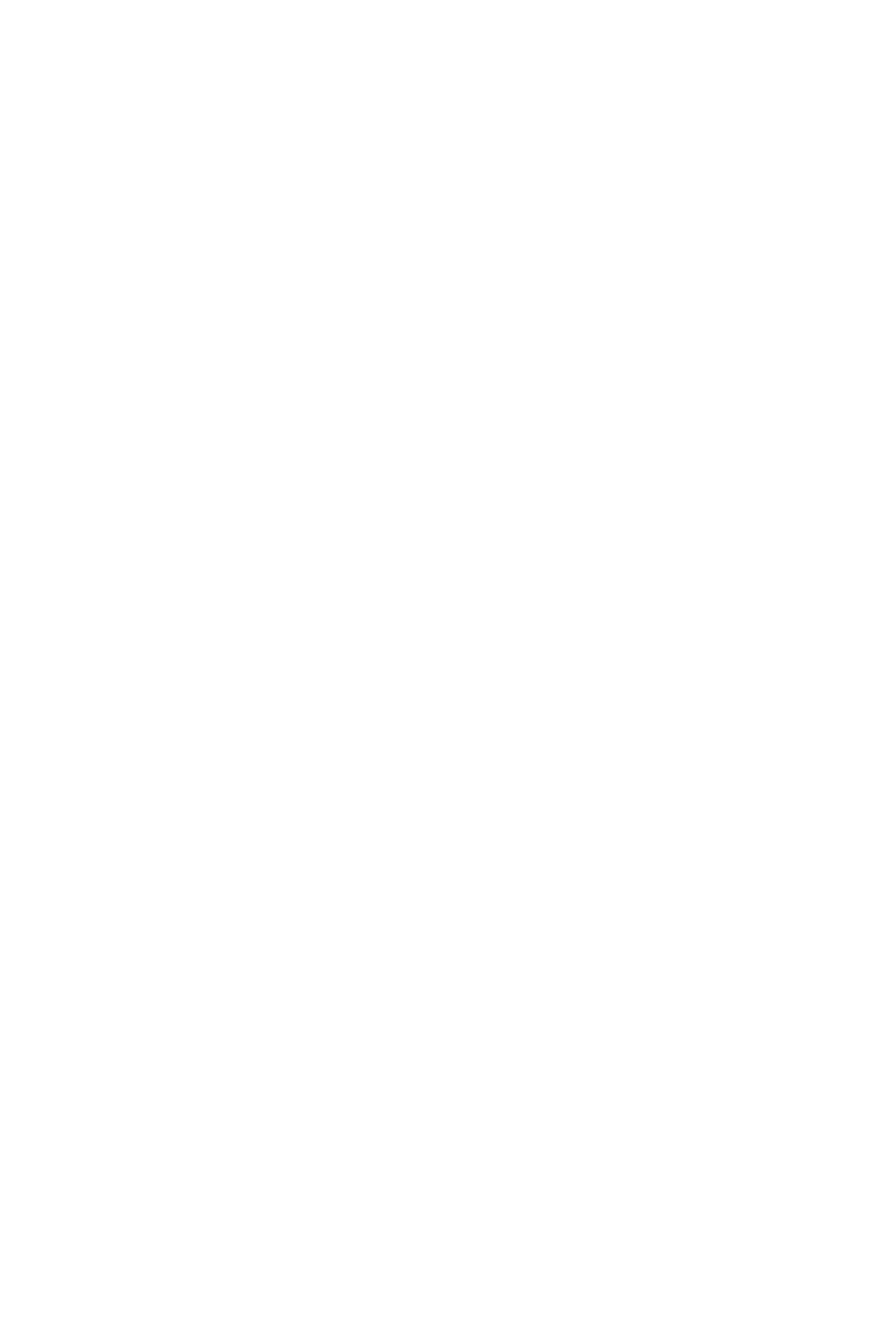#### **3. Building a Defence Key Performance Indicator List**

Three 'strategic objectives' tied to broad categories of criteria seem to be part of any sensible approach:

- building military capabilities
- ensuring operational commitment
- governing defence investment

Attempting to measure both efficiency & effectiveness<sup>10</sup> – while aggregating quantifiable and verifiable

parameters expressed in different (often incomparable) units of measure – is bound to be controversial and will prove difficult to reach consensus upon. Furthermore, taking any of these parameters in isolation and suggesting a member state would need to make good on it, would be construed as 'biased and unifocal': the usability debate in NATO is challenging this very approach, since some nations question the need to spend their scarce budgets on making troops 'deployable' and/or 'sustainable' in the face of primary needs they consider more immediate and crucial for their security (e.g. Turkey in relation to what it qualifies as terrorism requiring troops to deploy within or just beyond its borders). Others, unsurprisingly with the USA in the lead, believe that transformed military forces can only be deployable and consider 'homeland' (i.e. non-deployable) defence as non-military. These differences in (historic) perspective obviously complicate agreement on which yardstick to measure performance with. The influence of these different perspectives can be mitigated by considering several indicators and scaling them to the size of a country's economy by using an adequate denominator. This denominator can be 'per capita' or 'as % of active population', thus expressing effort and efficiency of a defence establishment or government. It can also focus more on a desired effect, c.q. 'per military' or 'as % of land strength', thus expressing the efficacy of either organisation. The table below presents a tentative list of indicators, that can be expanded at will (given consensus) and weighted, if deemed necessary.

<sup>10.</sup> Defined respectively as 'the ratio of the effective or useful output to the total input in any system' and 'capacity or power to produce a desired effect'. Efficacy will further be used as synonym for effectiveness.

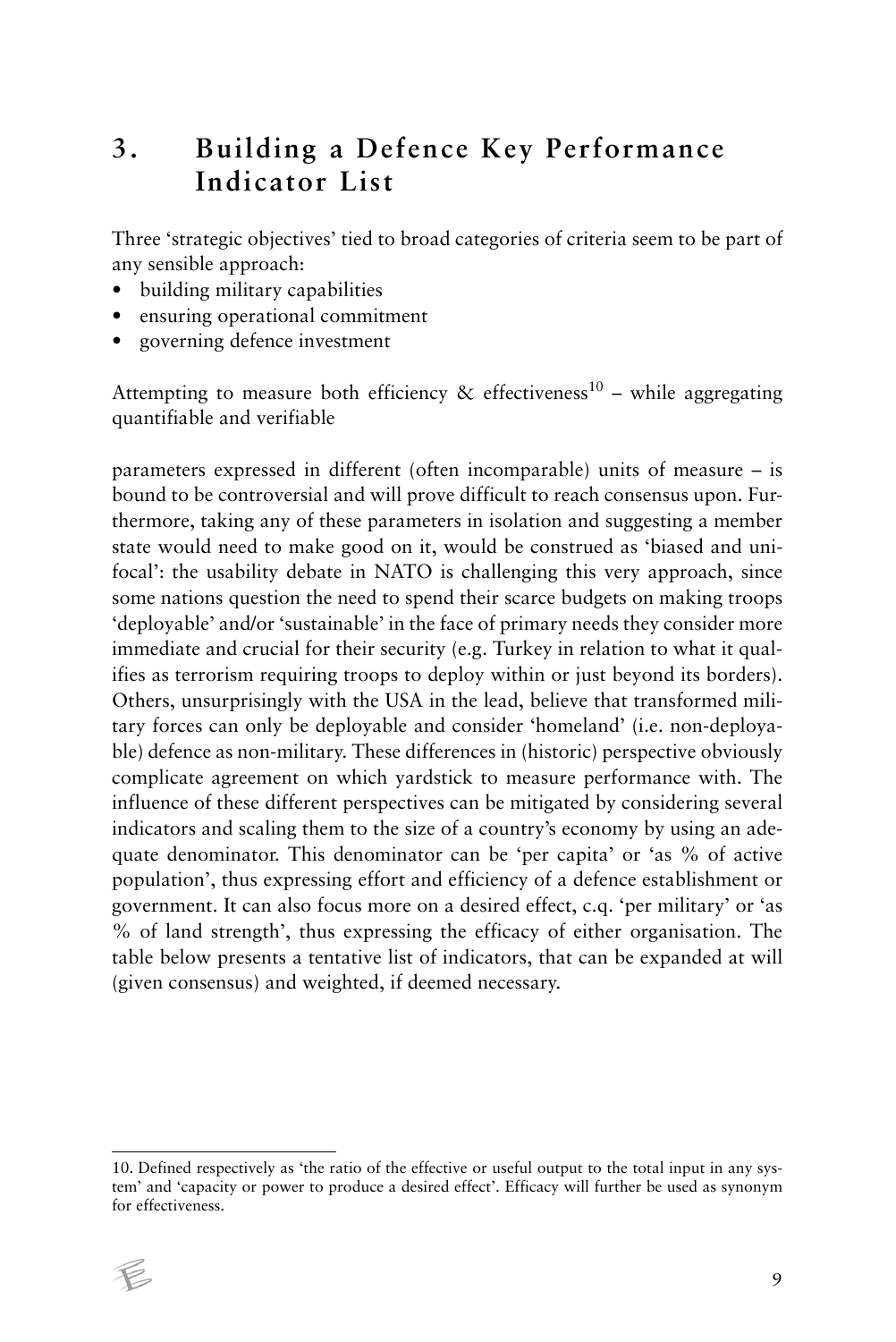|                | <b>DEFENCE &amp; SECURITY</b><br><b>KEY PERFORMANCE</b>                                                                                                                                                                                                                                                                                                                                                                            | <b>Remarks</b><br>(applying to annex A) | <b>Efficiency</b> | <b>Efficacy</b> |
|----------------|------------------------------------------------------------------------------------------------------------------------------------------------------------------------------------------------------------------------------------------------------------------------------------------------------------------------------------------------------------------------------------------------------------------------------------|-----------------------------------------|-------------------|-----------------|
|                | <b>INDICATORS</b>                                                                                                                                                                                                                                                                                                                                                                                                                  |                                         |                   |                 |
|                | MILITARY CAPABILITIES                                                                                                                                                                                                                                                                                                                                                                                                              |                                         |                   |                 |
| 1              | Deployable Forces as % of Land Forces strength                                                                                                                                                                                                                                                                                                                                                                                     | Target = $40\%$ or as agreed            |                   | X               |
| $\overline{2}$ | Sustainable Forces as % of Land Forces strength                                                                                                                                                                                                                                                                                                                                                                                    | Target = $8\%$ or as agreed             |                   | $\mathbf{x}$    |
| 3              | Committed troops in any OPS as % of MIL in                                                                                                                                                                                                                                                                                                                                                                                         | In the framework of a SecO,             |                   | X               |
|                | active duty                                                                                                                                                                                                                                                                                                                                                                                                                        | not for national ops (e.g. Iraq)        |                   |                 |
| $\overline{4}$ | Operations & Maintenance Expenditures per MIL                                                                                                                                                                                                                                                                                                                                                                                      | in K\$, current prices 2006             |                   | X               |
|                |                                                                                                                                                                                                                                                                                                                                                                                                                                    |                                         |                   |                 |
|                | <b>OPERATIONAL COMMITMENT</b>                                                                                                                                                                                                                                                                                                                                                                                                      |                                         |                   |                 |
| 5              | Deployable MIL as % of Active Population                                                                                                                                                                                                                                                                                                                                                                                           | Act Population age 18-49                | $\mathbf{x}$      |                 |
| 6              | Committed troops as % of Active Population                                                                                                                                                                                                                                                                                                                                                                                         | idem                                    | $\mathbf{x}$      |                 |
| 7              | RISK SHARE per MIL in operation                                                                                                                                                                                                                                                                                                                                                                                                    | (1)                                     |                   | X               |
| 8              | Operations & Maintenance Expenditure per capita                                                                                                                                                                                                                                                                                                                                                                                    | in K\$, current prices 2006             | $\mathbf x$       |                 |
|                | <b>DEFENCE INVESTMENT</b>                                                                                                                                                                                                                                                                                                                                                                                                          |                                         |                   |                 |
| 9              | Defence Expenditure as % of GNI                                                                                                                                                                                                                                                                                                                                                                                                    | Purchasing Power Parity (2)             | $\mathbf{x}$      |                 |
| 10             | Defence Expenditure as % of Individual &<br><b>Collective Government Spending</b>                                                                                                                                                                                                                                                                                                                                                  | in \$, current prices 2005              | $\mathbf x$       |                 |
| 11             | Personnel Expenditures per MIL                                                                                                                                                                                                                                                                                                                                                                                                     | Purchasing Power Parity (2)             |                   | X               |
| 12             | Equip/Infra Expenditures per MIL                                                                                                                                                                                                                                                                                                                                                                                                   | in K\$, current prices 2006             |                   | X               |
|                | (1) Personnel deployment 'risk premium' expressed in real or virtual \$ per manday deployment, taking into account<br>risk factors associated to deployment area (e.g. Afghanistan RC(S) carries higher risk factor than $RC(N)$ )<br>(2) Prices are equalised by applying 1/2 of Purchasing Power Parity correction factor<br>(PPP correction factors take into account differences in the relative prices of goods and services) |                                         |                   |                 |

As mentioned, trying to aggregate these parameters in different frameworks (EU, NATO etc.) without skewing the results is the next problem: this can be addressed by 'ranking' member states for each indicator in one of the three categories through calculating its percentile<sup>11</sup> value. By way of example, the proposed method provides thresholds for each indicator at a certain moment (e.g. the intended implementation date of the ToL): referring to the partial result table below, one can deduce that in 40% of the member states, defence accounts for less than 6,72% of total government spending (for collective and individual benefits); half of the states spend an average of 53.020\$ per military on active duty.

Interestingly, the threshold to take a state (close to the median on KPI n°12) to 'the next level', can also be determined: the amount of dollars spent on equipment per military in active duty would have to increase to 20.890\$, if it wanted to do better than 60% of the other members for this indicator.

<sup>11.</sup> The percentile of a given value is determined by the percentage of the values that are smaller than that figure. For example, a test score that is higher than 95 percent of the other scores is in the 95th percentile.

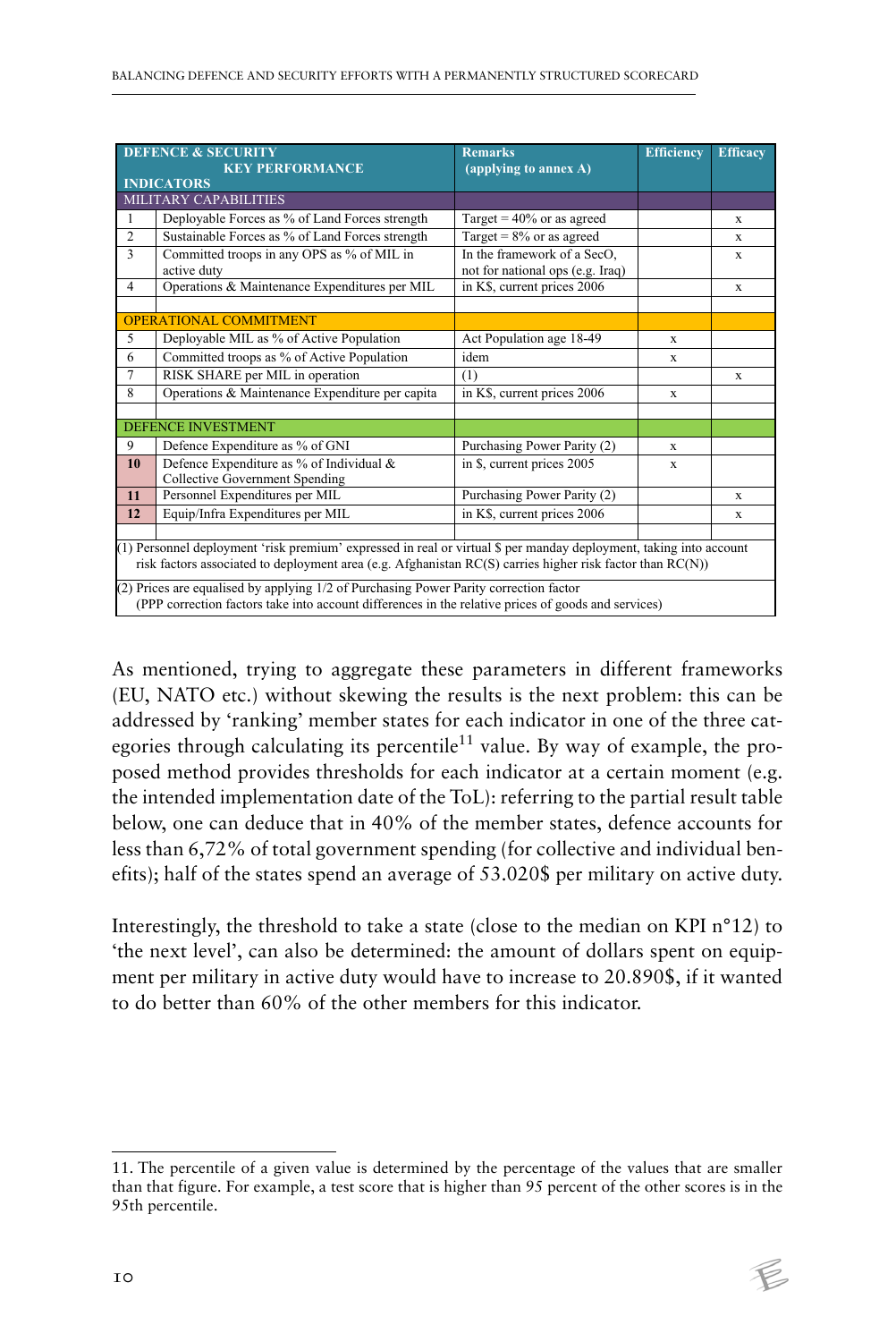| Indicator serial >>><br>(See $1st$ column above) | 10       | 11        | 12        |
|--------------------------------------------------|----------|-----------|-----------|
| Percentile $40\% > x$                            | $6.72\%$ | 32.16 K\$ | 10.94 K\$ |
| Median<br>$50\% > x$                             | 7,40%    | 53,02 KS  | 12,83 K\$ |
| $60\% > x$<br><b>Best</b>                        | 8,05%    | 81,36 K\$ | 20,89 K\$ |
|                                                  |          |           |           |

An indicative table of results based on open sources such as EDA reports, $12$  the World Bank,<sup>13</sup> SIPRI<sup>14</sup> and NATO's Defence Policy and Planning Division<sup>15</sup> is shown in Annex A (which the scope of this paper does not allow to provide full detail on).

An indexed list of defence efforts can then be made based on the average rankings of the states member of a particular organisation, either the EU or NATO. But the method perfectly allows to index the ranking across both organisations toward a chosen reference (e.g. Belgium) and present the results graphically.



<sup>15.</sup> NATO IS, Defence Policy and Planning Division, NATO-Russia Compendium of Financial and Economic Data Relating to Defence, http://www.nato.int/docu/pr/2005/p 050609e.htm.



<sup>12.</sup> European defence Agency, 2006 National Breakdowns of European Defence Expenditure, http://www.eda.europa.eu/documents.aspx.

<sup>13.</sup> World Bank, 2005 International Comparison Program, http://web.worldbank.org/WBSITE/ EXTERNAL/DATASTATISTICS.

<sup>14.</sup> Stockholm International Peace Research Institute, Projects on Military Expenditure and Arms Production, http://www.sipri.org/contents/milap/.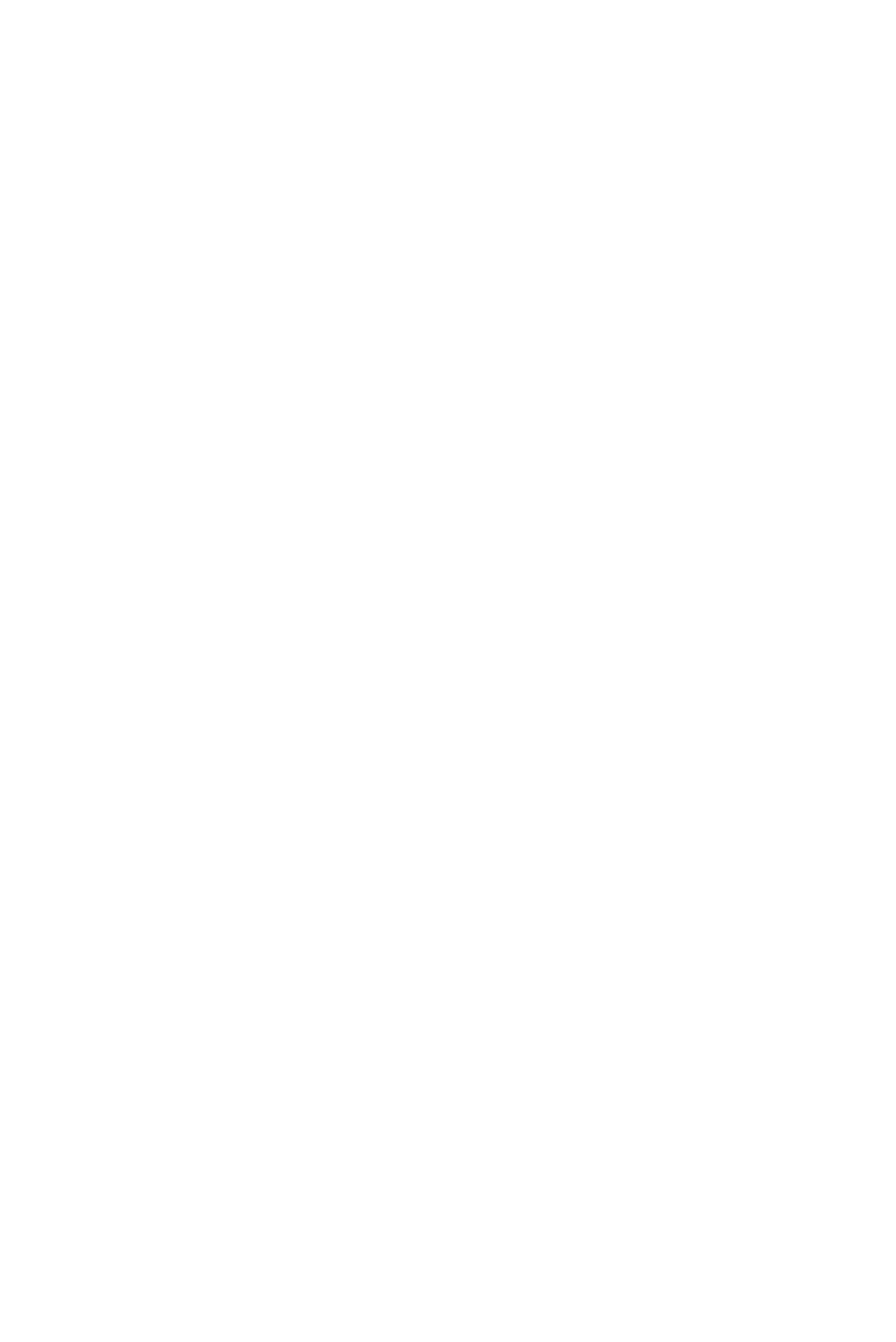# **4. Concrete Criteria for Participation in**  *PermStrucCoop*

Analysis of the table in Annex A subsequently informs the translation of defence indicators of member states into commitments: allocating 'improvement targets' becomes a matter of designating those that can be 'brought to the next level' (i.e. reach the threshold for the next higher percentile level) in a particular timeframe. The strength (but at the same time the political problem) of this approach is that the effort can be 'quantified', most often in budgetary terms or troop levels.

| Indicator<br>>>><br>(See $1st$ column table Par 3) | Defence Expenditure as % of<br>Individual & Collective<br>Government Spending | Equip/Infra<br>Expenditures per<br><b>MIL</b> |
|----------------------------------------------------|-------------------------------------------------------------------------------|-----------------------------------------------|
| Median<br>$50\% > x$                               | $7.40\%$                                                                      | 12,83 K\$                                     |
| Percentile $40\% > x$                              | $6.72\%$                                                                      | $10,94 K$ \$                                  |
| Delta                                              | $0,68\%$                                                                      | 1,89 KS                                       |
|                                                    |                                                                               |                                               |

Referring back to the table of the previous paragraph, it is apparent that 0,68% (7,40% minus 6,72%) more government spending should be allocated to defence if a member state wanted to reach the median for this indicator (i.e. to spend as much as 50% of its peers). Equally, adding 1.890\$ (12.830 minus 10940\$) to its equipment expenditure per soldier would bring it in the middle of the group.

Reading across the results table (Annex A) for Belgium e.g., reveals percentiles below 30 (colour-coded in solid red) for defence expenditure as percentage of government spending (on individual and collective requirements) as well as GDP. Risk share and equipment expenditure per military will also qualify as areas for most needed improvement. A second level of effort (percentile 40, colour-coded in orange) would need to target operations with potential gains in the areas of O&M expenditures and number of troops committed.

Quick reference to the colour-codes on the balanced scorecard shows other revealing indicators: this last criterion (number of troops committed) is the only one lagging for Norway, while the first one (defence expenditure as percentage of government spending) is the only 'green' one for Bulgaria.

Some indicators would seem rather 'volatile' (e.g. 'troops committed' typically has to be seen over longer periods of time, since it can change with surges or withdrawals of contingents), others take time to affect (e.g. deployability is tied to transformation, a complex process stretched over time). Overall though, it

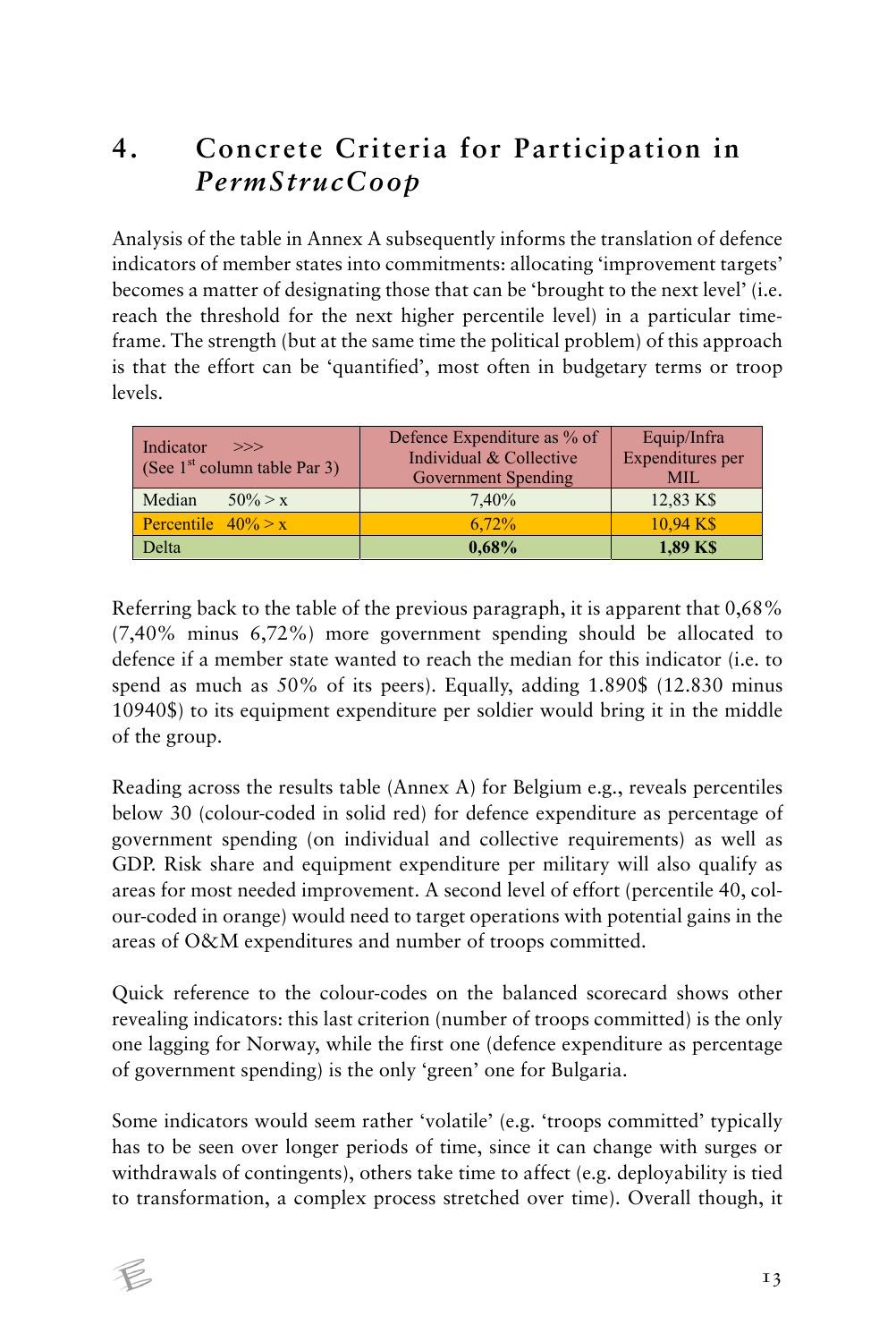seems obvious that traction for most key performance indicators will have to be gained through the allocation of more government funding to defence and security efforts.

 $\not\in$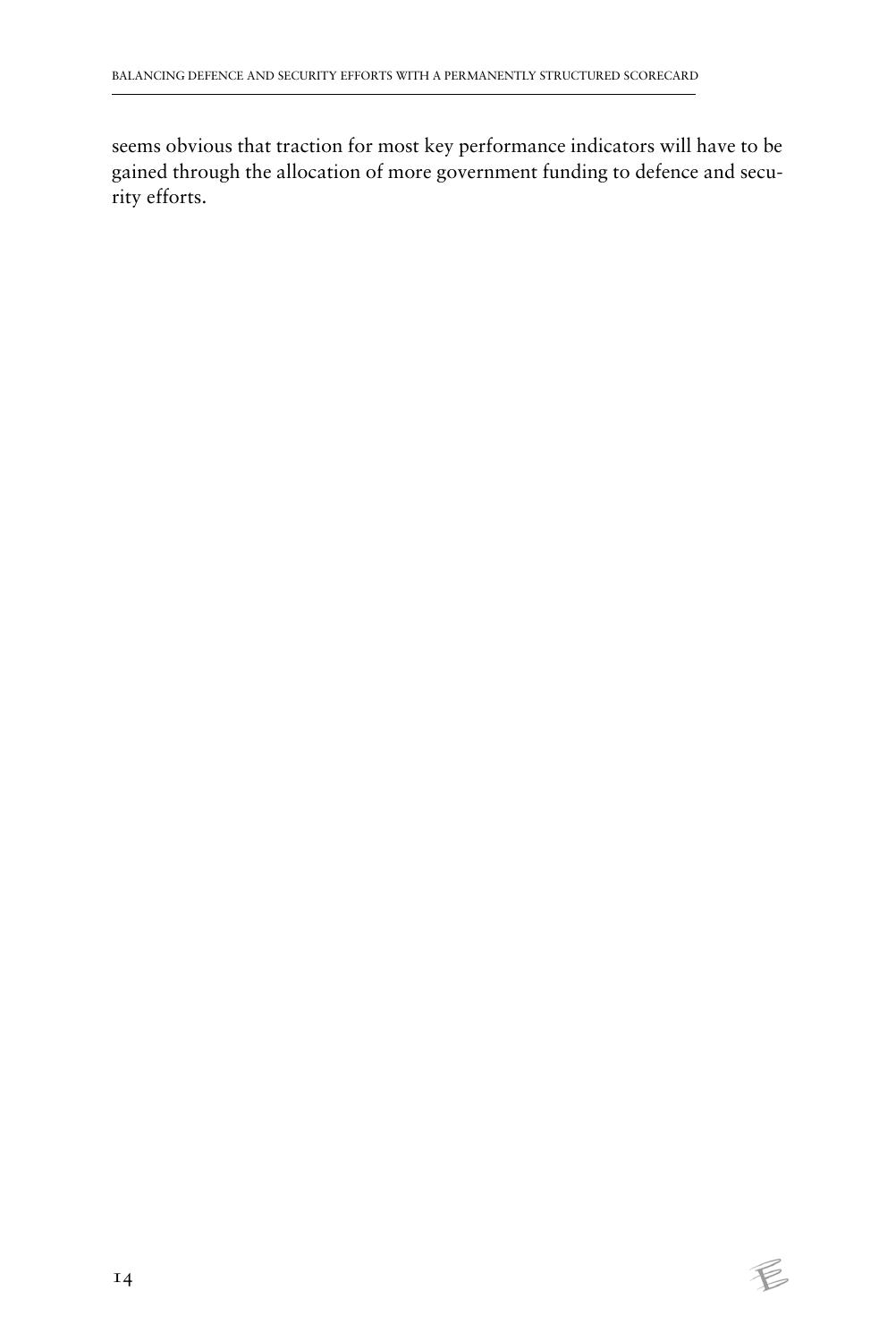#### **5. The Other Problem: Force Generation**

The founding fathers of *PermStrucCoop* also had another recurring problem in mind when they asked candidate Member States to undertake, from the date of entry into force of the ToL, to "proceed more intensively to develop [their] defence capacities through the development of national contributions and participation, where appropriate, in multinational forces". Battlegroups could be commissioned at short notice,<sup>16</sup> in particular in response to requests from the UN, with their support elements including transport and logistics. These combat formations should be capable of carrying out tasks outside the Union for peacekeeping, conflict prevention and strengthening international security<sup>17</sup> as well as joint disarmament operations, humanitarian and rescue tasks, military advice and assistance, tasks of combat forces in crisis management, peace-making and post-conflict stabilisation. All these tasks<sup>18</sup> may contribute to the fight against terrorism, including by supporting third countries in combating terrorism in their territories.

Lacunae in force generation are obviously not new nor confined to the EU, since NATO and the UN are faced with the same recurring problem: under-resourced operations. Persistent shortfalls in filling the various Combined Joint Statements of Requirements (CJSORs) increase the strategic risk to operations as the Supreme Allied Commander for Operations (SACEUR) recently noted, arguing that NATO's most significant shortfall may simply be a lack of national will. The challenge therefore is to ensure the fulfilment of the Minimum Military Requirement (MMR) for the execution of an OPLAN and/or the sustainment of an ongoing operation. The negative impact of typical shortfalls such as the number of Operational Mentoring & Liaison Teams (OMLT) for Afghanistan on the likely duration of the operation and the success of our exit strategy should be brought more prominently to the attention of the political and public opinions: each fielded OMLT subsequently brings an Afghan Army Battalion on line, thus relieving an ISAF unit.

<sup>16.</sup> Within a period of five to 30 days and which can be sustained for an initial period of 30 days and be extended up to at least 120 days.

<sup>17.</sup> Art. 42 of the consolidated EU treaty.

<sup>18.</sup> Tasks added in Art. 43 of the consolidated EU treaty, captured as "the most demanding missions".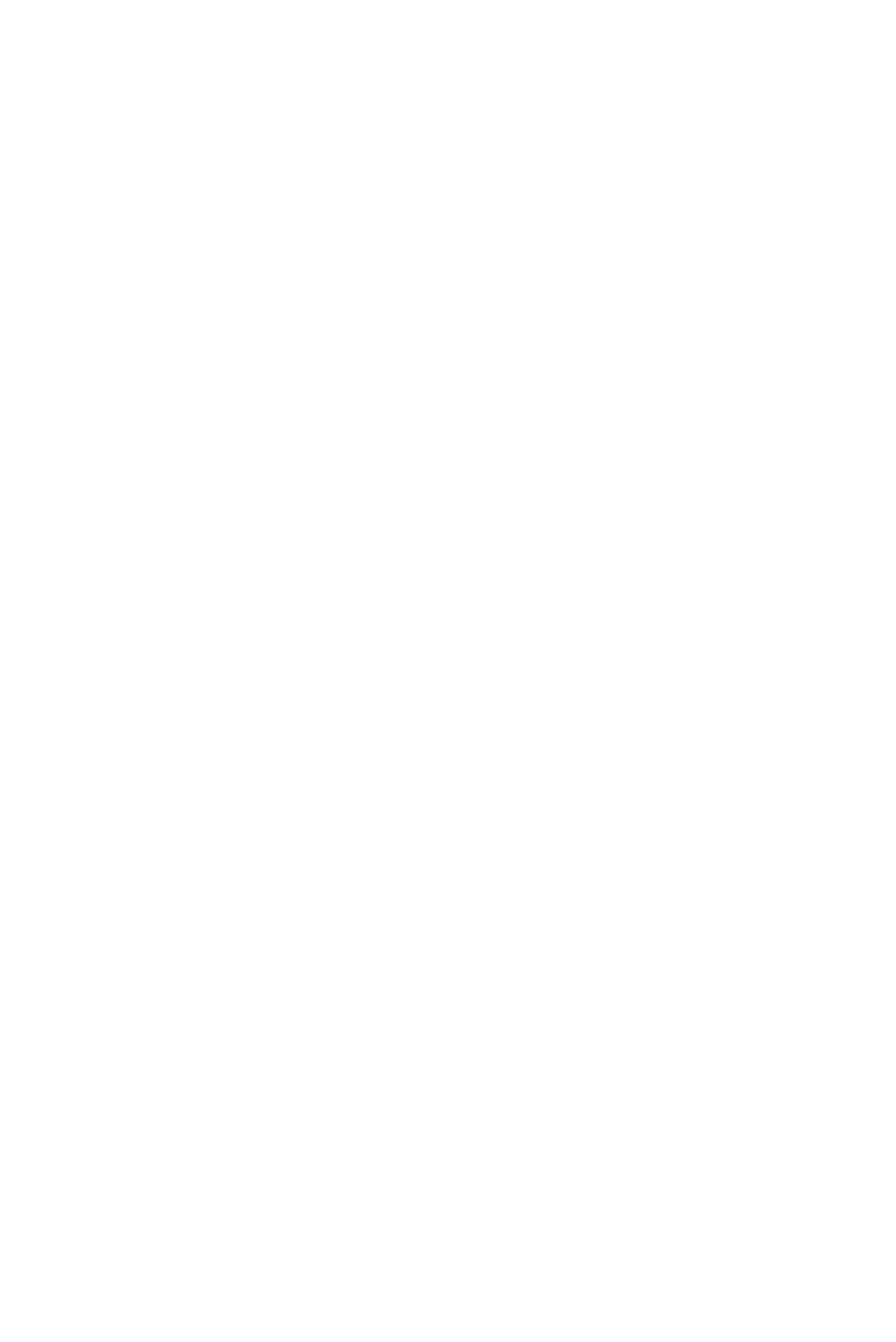# **6. Military Statements of Requirements: Corollary of Political Decisions (or Lack Thereof)**

Stating that NATO should not commence an operation if it is not resourced from the outset, CHODs have asked to improve the alignment between the political decision-making process and assured force generation. Political authorities do require sound military advice<sup>19</sup> on the implications of each task they proffer. This advice should – to the extent possible– be expressed in required capabilities and associated  $cost<sub>1</sub><sup>20</sup>$  not in vague promises of troop commitments. Conversely, in some cases, a revision of the CJSOR can be the result of nondecisions: failure to reach consensus on the roles of UNMIK and EULEX in Kosovo could put KFOR de facto in the position of becoming the first responder for tasks, which would undoubtedly require more troops or increase the risk of losing control of the situation.

A revised approach to burden-sharing, more oriented to the support of longterm expeditionary operations is widely seen as part of the necessary effort. Through the 'periodic mission review', CJSORs should also be more closely kept in tune with the changing needs and circumstances of the theatre to avoid mission creep (i.e. changed missions without changed means). Another example where this mechanism is crucial would occur if the current mandate of ISAF were to be amended, for instance to include counter-narcotics or counter-terrorism as key military tasks.

Both in the EU and NATO, the crux of SOR-fulfilment problems has a name: 'costs lie where they fall', financial controller speak to indicate that nations have to finance their own expenses when committing troops, air or maritime assets to an operation. The system is different for UN-sponsored troop contributions: they are indeed – sponsored, an important nuance which will be further elaborated upon.

For the start up of an operation and the commitment of NATO-owned assets (e.g. AWACS, theatre-wide capabilities, $^{21}$  initial transport towards the theatre etc.) a system of common funding has been approved by nations, albeit reluctantly. The reason is that most defence establishments see all budget-posts des-

<sup>21.</sup> Such as Communication and Information Systems for Command & Control for the NATO Response Force.



<sup>19.</sup> This is the main role and responsibility of the Military Committee, both in NATO and the EU. 20. Hence, the need for instruments to translate military requirements in cost (see further).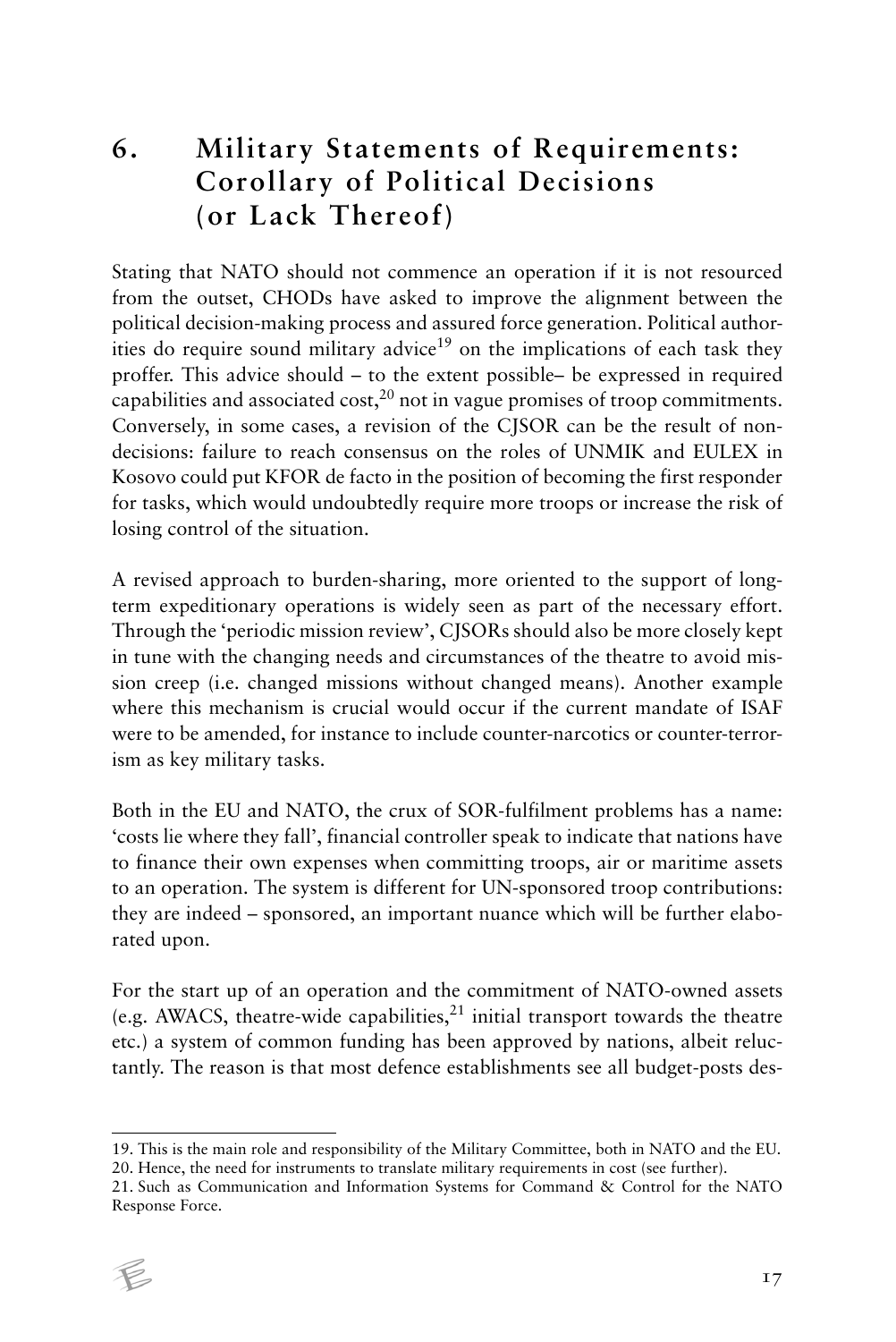ignated as 'eligible for common funding' as competition to their national transformation efforts: bluntly said, it's money they won't be able to spend at home...

A comparable system in the EU is 'ATHENA-funding', a mechanism deliberately kept separate from common Union spending. It is important to note that under the consolidated treaty, provisions have been added to 'facilitate' the start-up of an operation by providing an opt-out for funding<sup>22</sup> and an exception to the consensus rule, normally applicable for defence matters: preparatory activities for missions outside the Union for peace-keeping, conflict prevention and strengthening international security, which are not charged to the Union budget, shall be financed by a start-up fund made up of Member States' contributions.

The special *PermStrucCoop* protocol adds another incentive to force generation by privileging the notion of 'pooling' and 'specialisation', albeit in a somewhat ambiguous way: some will interpret it as a rationale to cut forces that are perceived as redundant in national inventories. Without this redundancy however, sustainability of operations – which political or societal evolutions<sup>23</sup> have protracted – would be even more compromised. If pooling is to be interpreted strictly from the dictionary, $24$  then the nations that are willing to pool specialised units (mostly providing 'enabling' capabilities) will continuously be called upon to field them – to support others; and pay for it from national funds ...

Hence, it seem obvious that specialised, enabling or otherwise supporting forces need to be either commonly funded or compensated, when they are pooled for the benefit of third or allied nations. Despite the usual intellectual and diplomatic lip service, two other issues cloud the practicality of pooling and specialisation however: interoperability and the (national) will to exchange classified and/or costly information. Just one example of the latter: several nations pool Helios satellite capabilities, but as a matter of principle, the imagery is analysed on a strictly national basis and *not* automatically pooled. Examples of national and industrial interests that have overcome the former are so abundant, that any KPI addressing interoperability would predominantly be colour-coded in red.

<sup>22.</sup> Article 41 §2 states: "As for expenditure arising from operations having military or defence implications, Member States whose representatives in the Council have made a formal declaration under Article 31(1), second subparagraph, shall not be obliged to contribute to the financing thereof".

<sup>23.</sup> KFOR in the first case, ISAF in the second.

<sup>24.</sup> Webster's Revised Dictionary: "To put together; to contribute to a common fund, on the basis of a mutual division of profits or losses; to make a common interest of".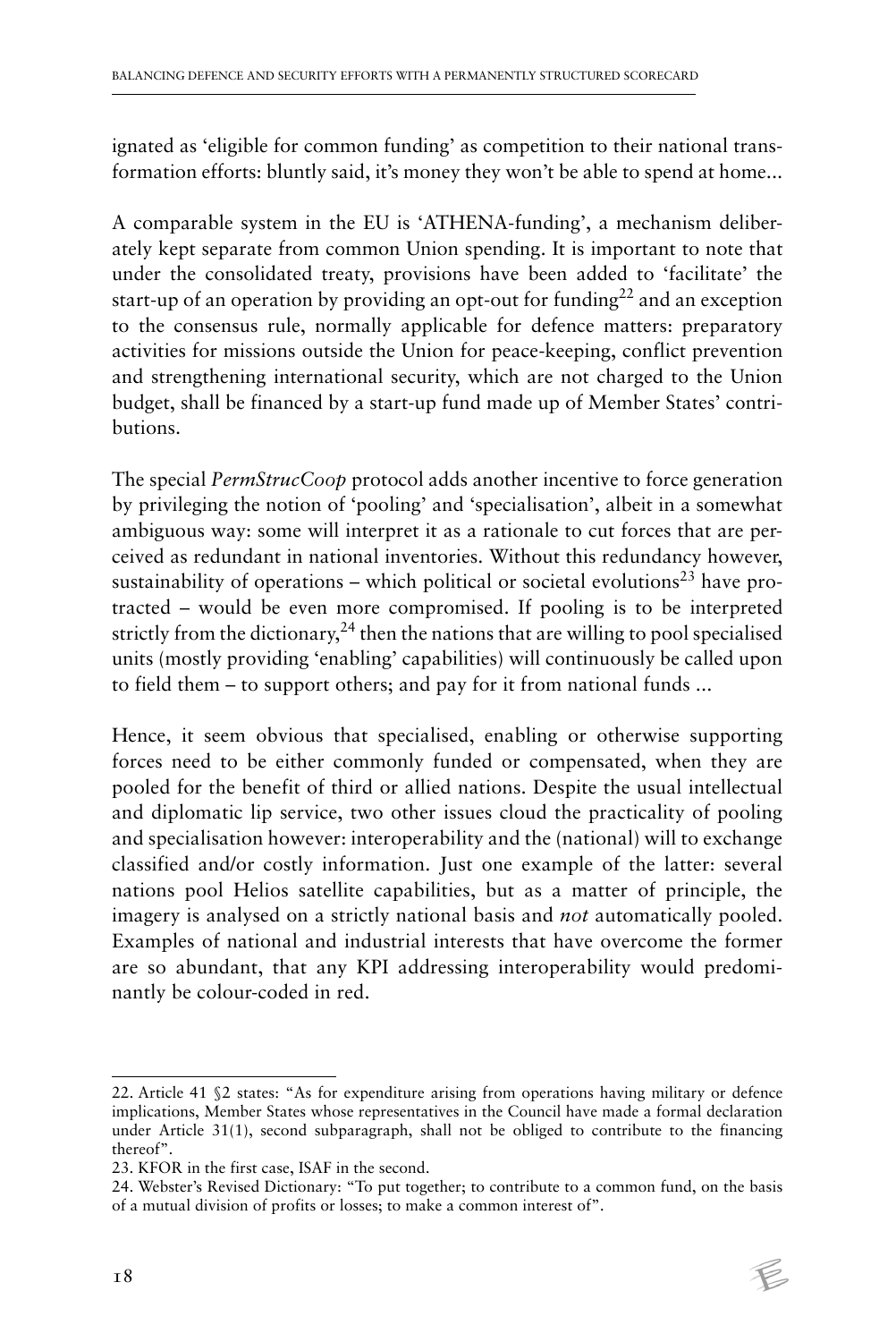Faced with the incapacitating consequences of CJSOR-shortfalls, NATO and the EU are left with very few options: increase political pressure on capitals (e.g. Canadian peer-pressure by threatening to withdraw their contributions), seeking partners (e.g. Russian strategic transport for EUFOR Chad, non-NATO troop contributions for KFOR) or outsourcing the effort (e.g. in-theatre airlift for ISAF). For previously mentioned reasons though, expanding the scope of eligibility for common funding meets with very limited appetite from nations.

 $\epsilon$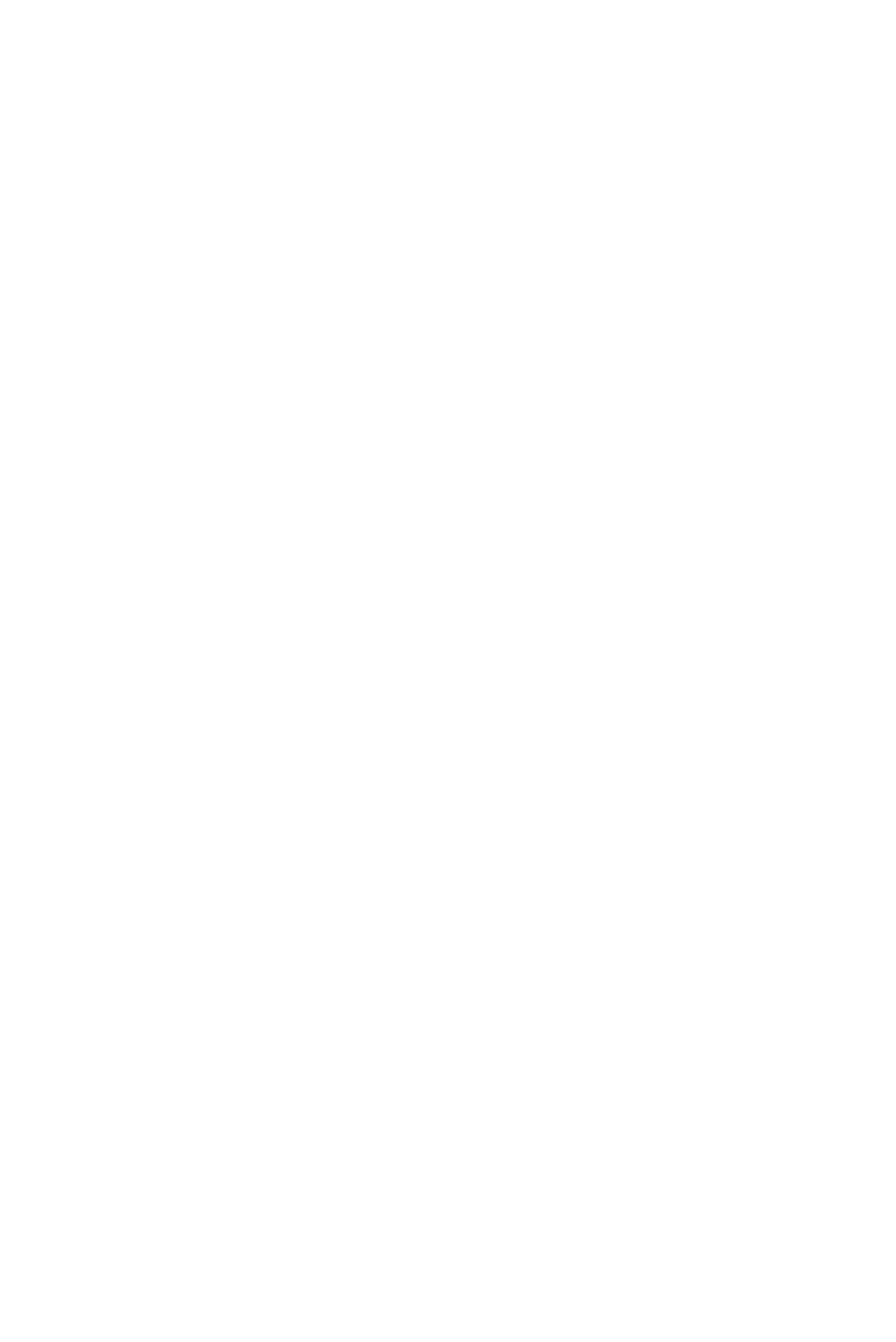#### **7. Developing More Equitable Burden-Sharing Procedures**

Filling CJSOR shortfalls has been problematic for ISAF and KFOR as well as EUFOR Chad. Because of the high operational tempo and the high costs associated with a possible activation, filling the 6-month-duty-roster for the NATO Response Force and EU Battlegroups has also become a problem.( $^{25}$ ) Sensing a threat to the very concept of the NRF, which had just been declared operational, 's Strategic Commanders (SC) reacted to the problem by proposing the interim option of graduated Force Generation( $^{26}$ ) of the NRF.

To put the recurring problem of CJSOR-shortfalls Revised Funding Policy for Non-Article 5 NATO-' was agreed by the nations in the NATO Atlantic Council in October 2005. $(27)$  The revised policy was established with a view to achieve a more equitable distribution of the financial cost of key theatre-level enablers by providing common funding, e.g. for Theatre Capability Statements of Requirement (TCSOR), i.e. critical theatre-level enabling capabilities not attributable to a specific nation ('pooled', in other words). They are listed a priori in the OPLAN and put under the operational or logistic control of the theatre commander. These requirements should be provided by lead nations that take responsibility for assembling and maintaining the required capability from their own and other nations' forces, but with common funding paying for the deployment, the installation and the running of the provided capability.

As a corollary to an effort to harmonise cost-sharing arrangements, a rather complex burden-sharing mechanism was also set up to take account of the 'boots-on-the-ground' committed by a nation to all NATO operations. Previously, all nations<sup>28</sup> had accepted a convergence mechanism of their cost shares for common funding toward their prospective GNI29 in 2016. The burden-sharing arrangement was temporarily suspended because of an unfortunate coincidence: the benefit that nations such as Canada, the UK and the Netherlands

<sup>29.</sup> Global National Income (GNI) takes into account all production in the domestic economy (i.e. GDP) plus the net flows of factor income (such as rents, profits, and labour income) from abroad. The World Bank Atlas method smoothes exchange rate fluctuations by using a three year moving average, price-adjusted conversion factor and takes purchasing power parities (PPP) into account. NATO takes half of this PPP-correction into account.



<sup>25.</sup> Spain has incurred considerable cost when the Spain-led Land Component of NRF was deployed to Pakistan for a Disaster Relief operation in January 2005, http://www.nato.int/SHAPE/ news/2006/01/060129a.htm.

<sup>26. 2007</sup> Chiefs of Transformation Conference, Norfolk,11-13 December 2007, http://transnet.act.nato.int/WISE/TNCC/07COTC/2007COTCBR/11DecAMpar.

<sup>27.</sup> See also Resolution 337 on Enhanced Common Funding of NATO Operations, NATO Parliamentary Assembly, http://www.naa.be/default.Asp?SHORTCUT=829.

<sup>28.</sup> Except the USA that insisted on keeping the cost share it had with NATO at 16.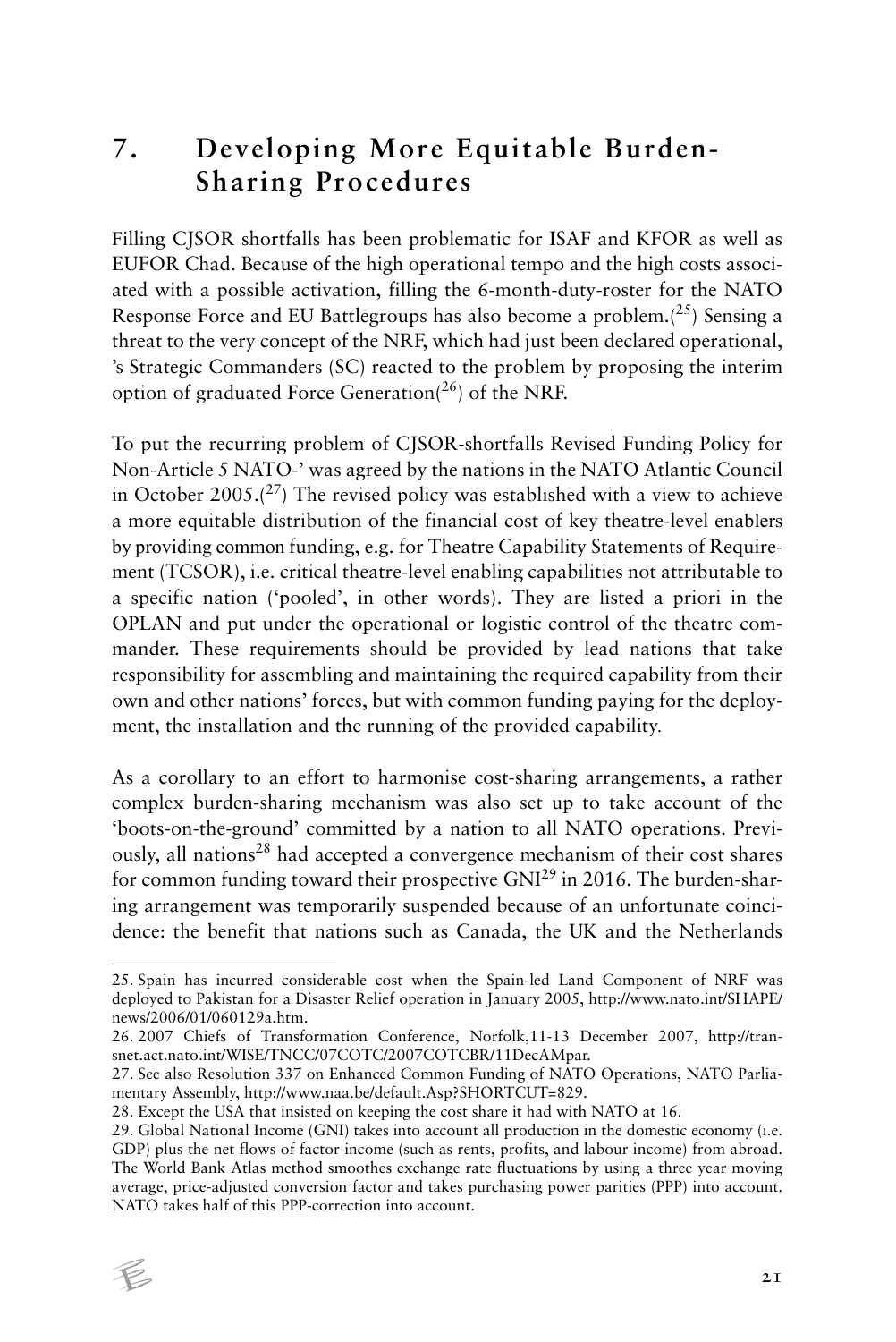should have obtained through their increased effort in Afghanistan was totally offset by the 'automatic' cost share rise tied to their GNI. In the absence of any risk-sharing considerations, which would have given more weight to these 'boots-in-danger', this unintended consequence was deemed inappropriate, which triggered an impending review of the mechanism.

Arguably though, none of these mechanisms provided enough incentives for nations to commit enough troops, both in terms of financial effort and risk. It can be further contended that seeking yet another political commitment by Heads of State and Government, be it in EU- or NATO-formats, will not change much to the systemic impasse. Indeed, ultimately, only individual nations can determine whether political will, availability of capabilities at the national level, or competition with other national requirements and priorities stand in the way of committing capabilities. Undoubtedly, the simple but unavowed rationale is that they don't wish to spend money on somebody else's perceived security interests. Conversely, if useful enablers of force generation could be provided through the incentives of the revised policies, it would be disparaging to presume that the current fill rate of the TCSOR is exclusively the result of the availability of funding, as this would suggest that nations would only contribute capabilities and assets if common funding were available. In any event, it is safe to say that a middle ground needs to be found between 'costs-lie-where-theyfall' and 'common funding' schemes, perceived to short-change national transformational efforts.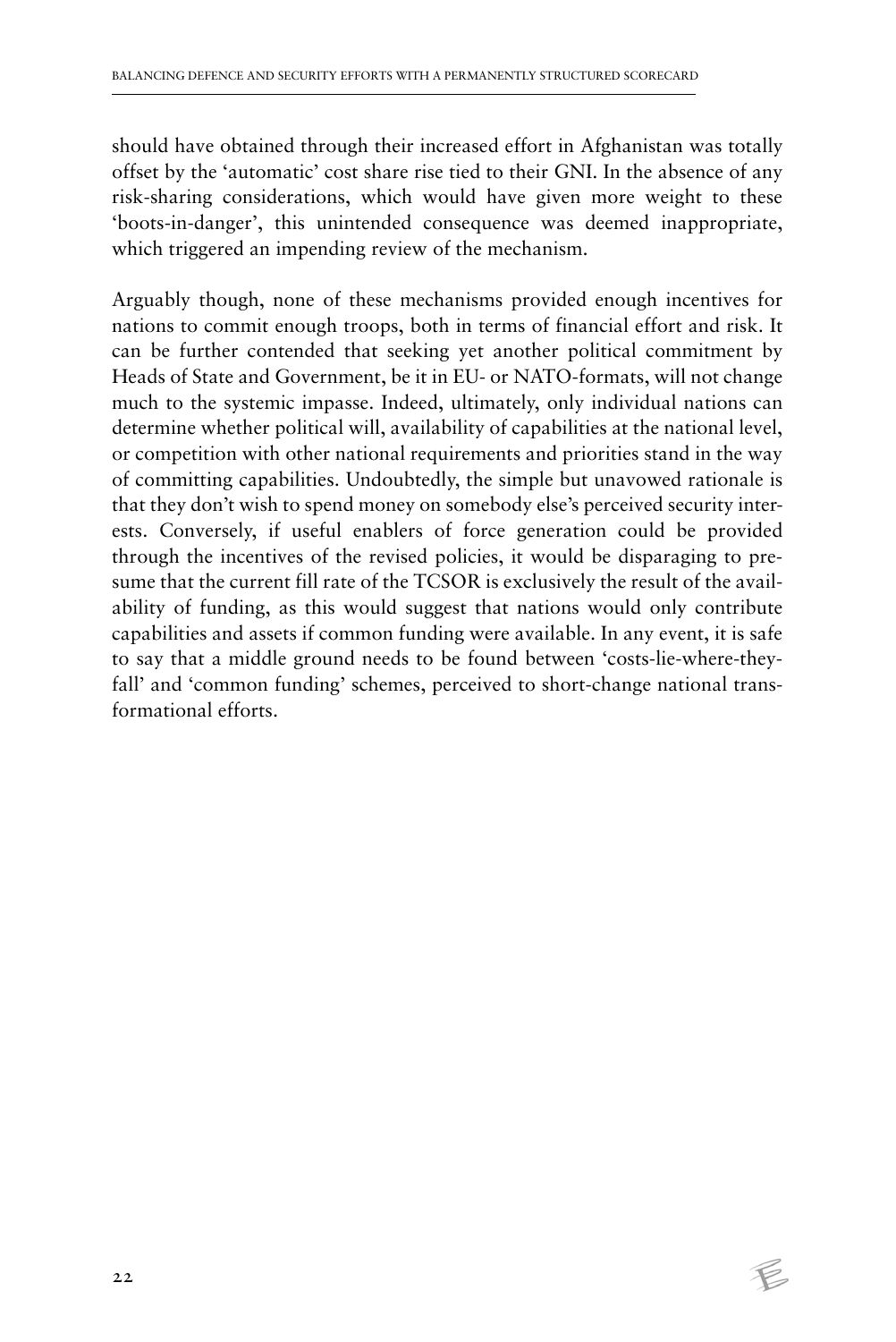#### **8. The Conundrum: "Costs-Lie-Where-They-Fall" vs. "Commun Funding"**

Given the complex and dynamic nature of the force generation process, taking any of these factors in isolation and contending that the final provision of capabilities should be reduced to the single problem of funding, would be to oversimplify the issue and fail to recognise the impact of other national constraints. On the other hand, regularly or systematically allowing conflicting national priorities – financial or other – to take precedence on providing critical capabilities as a member of NATO, the EU or another organisation is bound to result in a confronting discussion over solidarity debit and credit.

Another dimension of generating forces resides undoubtedly in true or perceived competition between organisations. While national political will and sovereign policy decisions prepared in a transparent manner – sanctioned by legislative oversight – are beyond reproach, the perception of defaulting on long-term and persistent commitment to a particular organisation can result in considerable political tension around burden-sharing.

A possible middle ground could be found by considering each commitment in troops, air or maritime assets that fulfil criteria such as those defined in Article 2 of the special protocol on *PermStrucCoop* as a contribution in kind to the objectives of the organisation. In other words, instead of translating below-average-burden-sharing (boots-on-the-ground) into a financial penalty, as the mechanisms described earlier intended, above-average contributions would be usable as virtual vouchers when the bills are being parcelled out.

Lest situations would occur in which countries offer ill-equipped troops providing little capability and even less motivation to an operation, optimising allocated funds would entail:

- that all contributions are well trained and equipped for the mission and have been evaluated through 'Force Integration Training', following a normal 'stand-down' period after the previous operational commitment (to avoid battle-stress or over-commitment);
- that troop contributions meet CJSOR definition (i.e. fulfil a Minimum Military Requirement, not a national add-on); $30$
- equally, that offers for 'Enabling capabilities' respond to TCSOR requirements;

<sup>30.</sup> Cfr an unsolicited CAN tank unit in ISAF or BEL Force Protection unit in UNIFIL

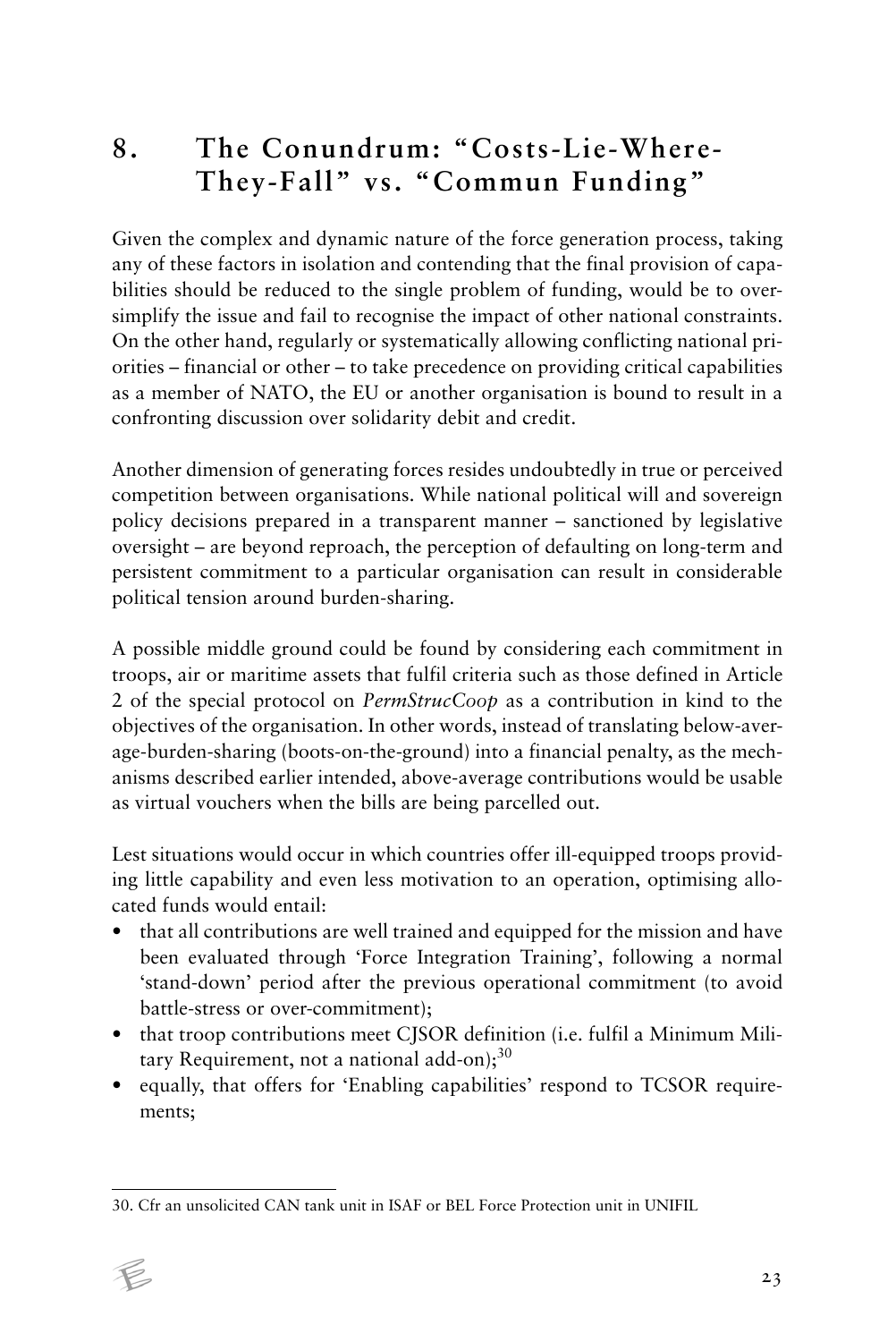• that funding arrangements are pre-financed by the Troop Contributing Nation (TCN) and compensations be taken 'in kind' as replacement for 'common funding contributions' for a pre-planned amount per manday (combatant or support personnel), flying hour or sailing day.

Although the mechanism would undoubtedly require careful consideration and staffing before being accepted by nations, it would present a 'natural incentive' to offer troop contributions, which are currently withheld for previously mentioned reasons or simply because forces allocated to the NRF or an EU Battlegroup leave associated funds unused, in the event that these 'stand-by forces' are not activated.

Beside the fact that the perception would be avoided of paying twice (once under 'cost-lie-where-they-fall' and a second time through CRO or ATHENA 'common funding' mechanisms), nations would also be naturally inclined to invest in the right capabilities, those that can be 'leased' to an organisation for operations (i.e. deemed 'usable' and appropriate against abovementioned criteria).

Incidentally, 'dry & wet lease' are the exact terminologies used by the UN General Assembly in the implementation document<sup>31</sup> of Resolution 50/222, when it approved a new "method of reimbursement to troop/police-contributing countries for the utilization of major equipment of Contingent-Owned Equipment (COE)", and for the reimbursement of self-sustainment based on the authorized contingent strength while participating in peacekeeping missions.

Under these provisions, the UN responsibility is to ensure that the peacekeeping mission has the personnel and equipment required to fulfil its mandate, that the troop/police contributors provide personnel, equipment and services as detailed in the specific MOU, and that the contingents perform according to the established standards. The instrumentation it creates for the standardization of reimbursement rates on an equitable basis and common standards to be applied to equipment and services provided, could perfectly be adopted by and adapted to the EU or NATO. So-called 'Mission factors' are also determined: they are intended to take into account specific conditions prevailing in the area of responsibility that cause unusual wear and tear, shorter life of equipment, increase maintenance costs and/or risk of damage and loss to the equipment.

<sup>31.</sup> Manual on Policies and Procedures Concerning the Reimbursement and Control of Contingent-Owned Equipment of Troop/Police Contributors Participating in Peacekeeping Missions (COE Manual), United Nations A/C.5/60/26 – General Assembly, 11 January 2006.

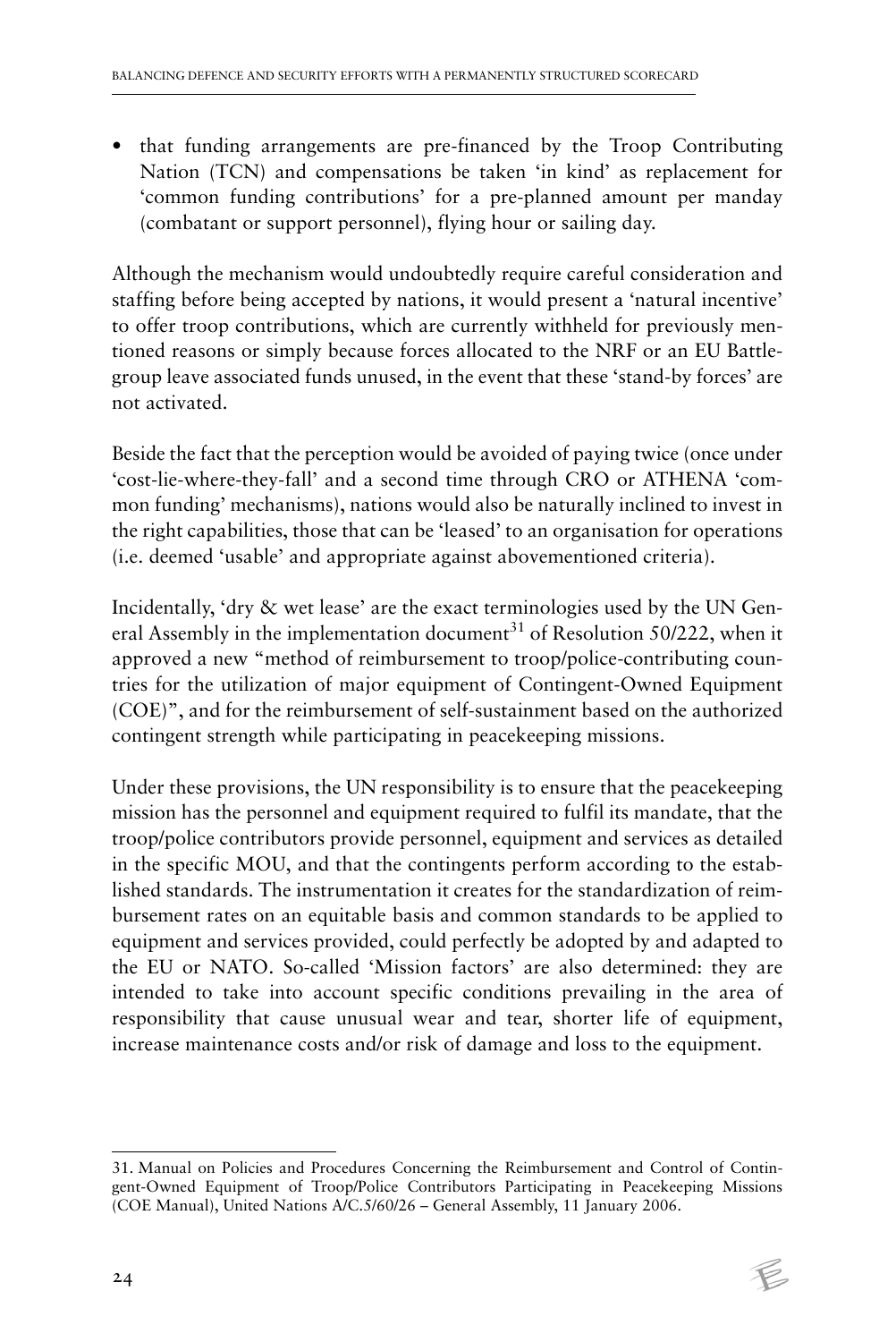An evaluation grid is used factoring in 3 specific mission circumstances that form the basis for increments to the reimbursement rates for major equipment and self-sustainment (minor equipment and consumables):

- an extreme environmental condition factor
- an intensified operational conditions factor
- a hostile action/forced abandonment factor

This approach is very similar to the system several nations use to allocate 'risk' premiums to their troops and could be adapted to factor in a degree of 'risksharing' between nations.<sup>32</sup>

<sup>32.</sup> It was also used as the basis for the KPI mentioned in serial 7 of the table in §3 and in Annex A.

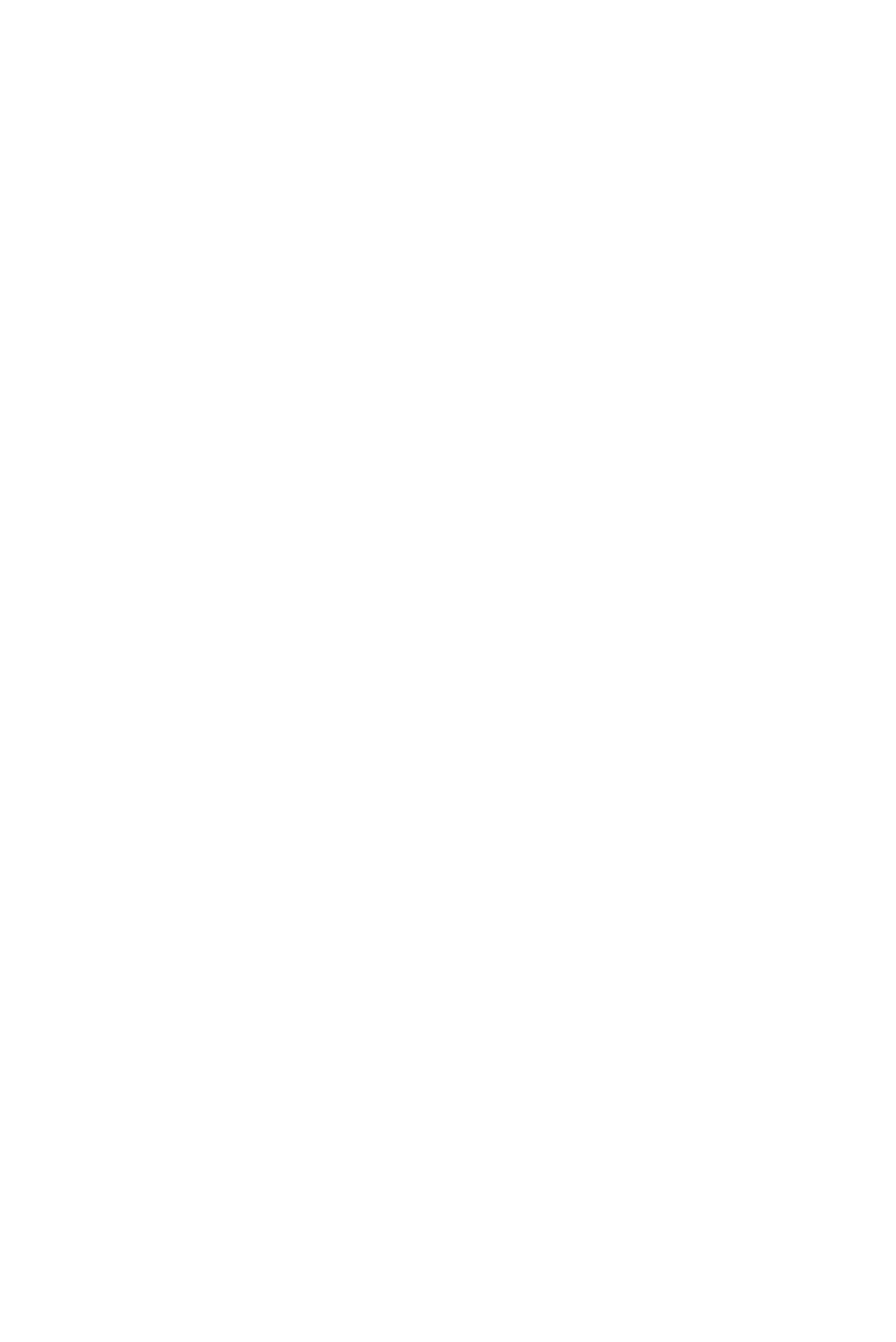# **9. Conclusion**

If finding and agreeing on key performance indicators for accession (and continued participation) to *PermStrucCoop* will be difficult enough, funnelling government spending more efficiently to support them will undoubtedly be *the* critical success factor – assuming finance ministers will agree to apply some of the fiscal recipes used for similar permanent structured cooperation around the euro to defence needs.

The fact of the matter remains that harmonisation and convergence of European defence efforts almost inescapably point to more financial investments – unless one persists with the assertion that efficiency and efficacy gains are to be made without them, not exactly a vote of confidence in the past generations of Ministers and Chiefs of Defence.

If European governments are to accept the idea of enhanced – or permanently structured– security and defence cooperation and agree to put more money into it, defence establishments have to come with a candid roadmap on how to spend it and offer SMART performance indicators: Specific – Measurable – Achievable – Result-oriented – Time-bound.

The method described in this paper leading to a balanced scorecard can be tailored and improved $33$  to become a valuable tool to research and refine these performance indicators – or discriminators – for those member states that join, stay or leave a group of enhanced or permanently structured cooperators.

The other key to improve defence capabilities is to offer 'natural incentives' for force generation: in the framework of *PermStrucCoop* or NATO's new IDPP, capabilities explicitly designated as shortfalls could be deemed 'acceptable as compensation in kind' when offered against a requirement line of the CJSOR/ TCSOR.

Since there is a direct link between political decisions and military requirements, an instrument to provide resource implications of those decisions (or failure to reach them) should be at hand. The UN procedures on Troop/Police Contributors Participating in Peacekeeping Missions provide such a tool and can be easily adapted to EU and/or NATO needs. Rather than governing a system of reimbursements – the current practice in the UN – these contributions in kind could

<sup>33.</sup> E.g. metrics would need to be designed, agreed and operationalized to reflect collaborative procurement, interoperability, multi-nationality of operational commitments, recognising that the most controversial and difficult KPI to measure remains 'capability'.

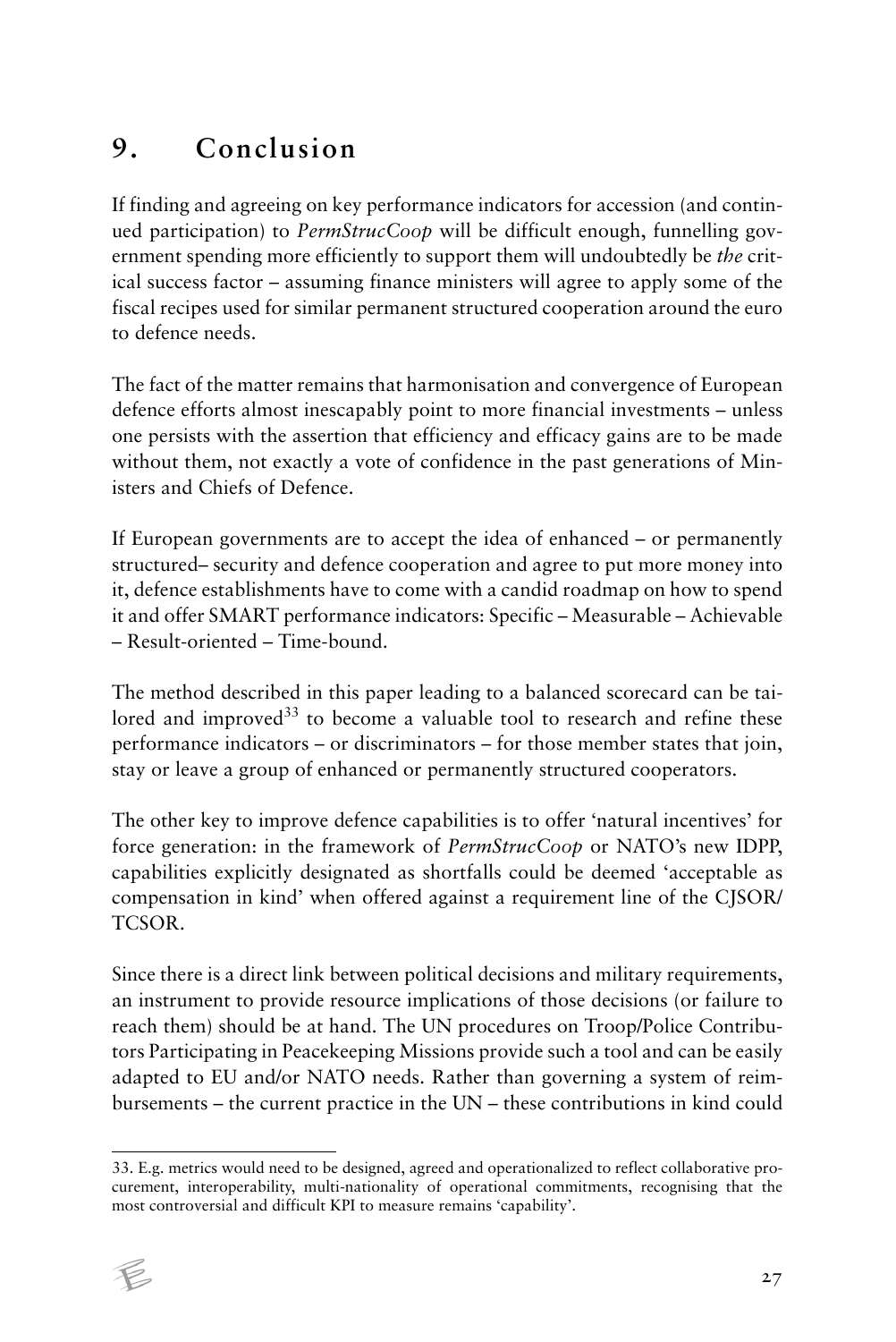be considered as a 'credit' to the account of nations against the Military Budget (NATO) or ATHENA-fund (EU). National bills would then be reduced by an amount estimated to (at least partially) compensate for the incremental costs incurred by offering troops, aircraft or ships to a NATO- or EU-led operation.

It is interesting to note that 'contributions of the willing' are made possible under under the Treaty of Lisbon, since provisions have been adopted to 'facilitate' the start-up of an operation by providing an opt-out for funding,  $34$  while the High Representative of the Union for Foreign Affairs and Security Policy can propose a start-up fund for operations, which can be created with a *qualified majority*. While this mechanism should facilitate an initial force generation, it will also put due emphasis on the political decision to intervene militarily: those that decide not to provide troops or assets will pay for those who do (or be seen to default on burden sharing)! Investments in the development of national capabilities, would put member states in a better position to 'lease' them to a the EU/ NATO, thus relieving them of other burden-sharing obligations, the win-win situation we need. Whether these natural incentives for 'leasing troops to an organisation' would also be favourable towards pooling and specialisation of forces is left to the readers for reflection.

<sup>34.</sup> Cfr. the unilateral declaration of Spain on its refusal to contribute to any funding for new tasks for KFOR after the declaration of independence of Kosovo, thus effectively opting-out without breaking consensus at 26, heretofore uncharted terrain for NATO.

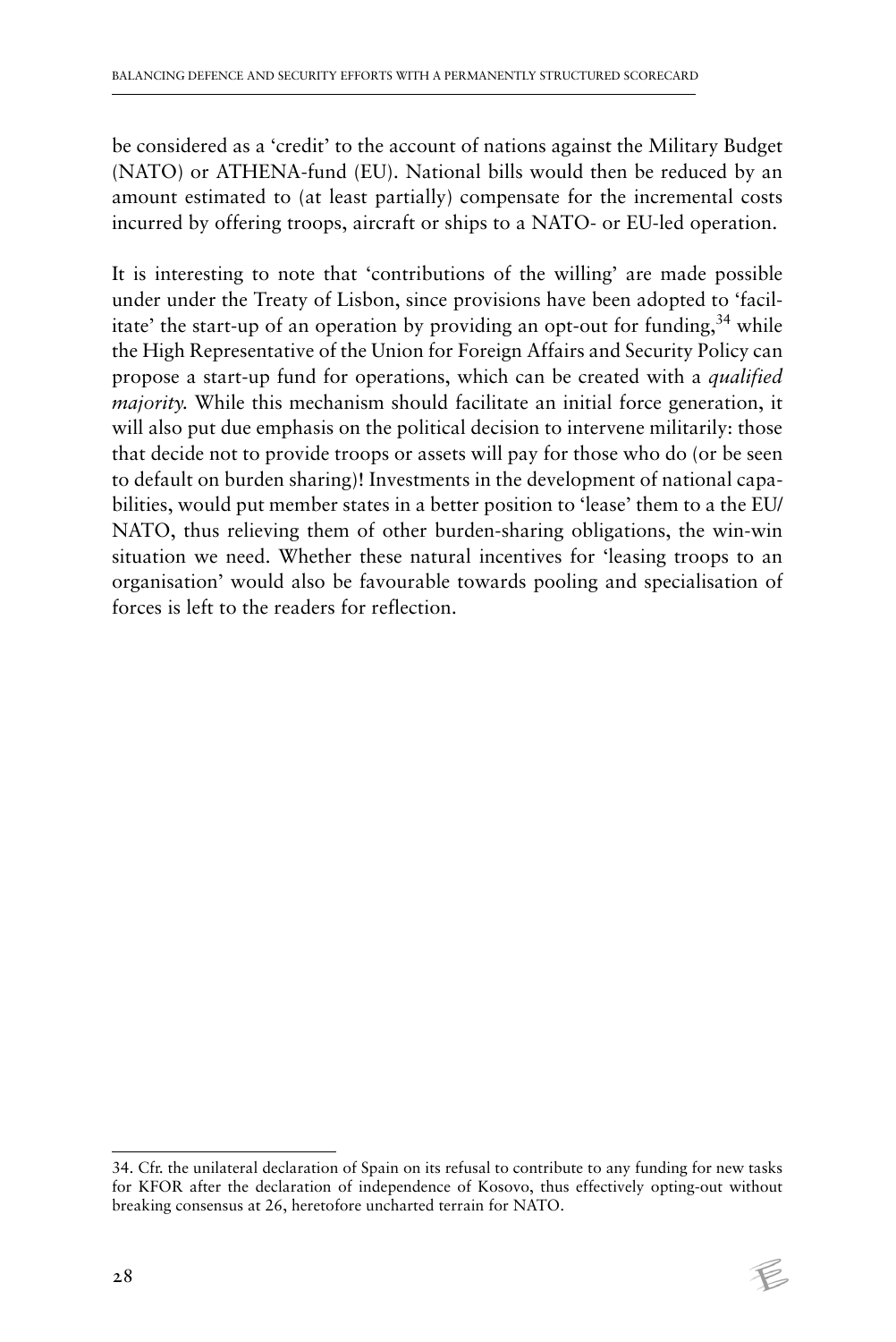Annex A: Combined Defence & Security Index for the European Union and NATO **Annex A: Combined Defence & Security Index for the European Union and NATO**

|                          | ဖ<br>$\bullet$<br>$\circ$ O<br>$\sigma$<br>$\epsilon$                                 |                               |                      |                |                |                    |                         |                         |                    |                       |                         |            |           |               |                |             |                         |               |                   |                |         |                     |                         |        |                             |               |                               |                         |               |          |                               |                                     |                |                                              |                  |                |                                    |                                                                  |                  |
|--------------------------|---------------------------------------------------------------------------------------|-------------------------------|----------------------|----------------|----------------|--------------------|-------------------------|-------------------------|--------------------|-----------------------|-------------------------|------------|-----------|---------------|----------------|-------------|-------------------------|---------------|-------------------|----------------|---------|---------------------|-------------------------|--------|-----------------------------|---------------|-------------------------------|-------------------------|---------------|----------|-------------------------------|-------------------------------------|----------------|----------------------------------------------|------------------|----------------|------------------------------------|------------------------------------------------------------------|------------------|
|                          | Overall<br>Rank<br>SecO<br>Best<br>se.                                                |                               | %56                  | 59%            | 36%            |                    | 74%                     |                         | 22%<br>49%         | 63%                   | 42%                     | 58%        | 65%       | 45%           | $3\%$          | 39%         | 56%                     | 25%           | 50%               | 38%            | 78%     | 43%                 | 31%                     | 32%    | 95%<br>50%                  | 93%           | 58%                           | 41%                     |               | 69)      |                               |                                     |                |                                              |                  |                |                                    |                                                                  |                  |
|                          | ⋖<br>$\circ$<br>ż<br>$\simeq$<br>$\subset$<br>$\circ$<br>$\varpi$                     |                               |                      | œ              | 20             | c                  | 4                       |                         | 25<br>≌            |                       |                         | G)         |           | 4             |                | °€          | ă                       | 24            | Ξ                 | e,             |         | 15                  | 23                      | 22     | $\frac{2}{3}$<br>21         |               |                               |                         |               |          |                               |                                     |                |                                              |                  |                |                                    |                                                                  |                  |
|                          | NATO<br>Best<br>Rank<br>Overall                                                       | Vo significant data available |                      | 57%            | 94%            | %02                | 72%                     |                         | %6<br>47%          | 61%                   | 40%                     | 9659       | 65%       | 44%           | $92\%$         | $37\%$      | 54%                     | %1%           | 48%               | 35%            | 77%     |                     | $\frac{42%}{29%}$       |        | %87<br>%87                  |               |                               |                         |               |          | vo significant data available | = 72% of nations score less than SV |                | <50 % of member nations less than this value |                  |                | < Arithmetic average per indicator | < Weighed average per indicator                                  |                  |
|                          | шΞ<br>$\alpha$ a                                                                      |                               |                      |                |                |                    | m                       |                         | 25<br>5            | 6                     | 9                       | $\infty$   | LC)       | 13            |                | œ           | თ                       | నే            | Ξ                 | e,             |         | 4                   | 23                      | N      | S<br>ສ                      | 5             |                               |                         | 26            |          |                               |                                     |                |                                              |                  |                |                                    |                                                                  |                  |
|                          | Overall                                                                               |                               |                      |                |                |                    | 79%                     |                         | 22%                | %89                   | 44%                     | 61%        |           | 47%           | 95%            | 41%         | 58%                     | 25%           | 53%               | 40%            | 83%     | 45%                 | 32%                     | 32%    | 37%<br>53%                  | %99           | 62%                           | Vo£7                    |               |          |                               |                                     |                |                                              |                  |                |                                    |                                                                  |                  |
|                          |                                                                                       |                               |                      |                |                |                    |                         |                         |                    |                       |                         |            |           |               |                |             |                         |               |                   |                |         |                     |                         |        |                             |               |                               |                         |               |          |                               |                                     |                |                                              |                  |                |                                    |                                                                  |                  |
|                          | SecO<br>%着<br>Raik<br>Best                                                            |                               | ğ,                   | 57             | 518            | ៖                  | $63^\circ$              | ន្លី                    | 34%<br>51%         | 669                   | ទ្ទិ                    | 47%        | 82        | 57%           | 5              | 8°,         | 59%                     | 20%           | 46%               | 35             |         | $\frac{65\%}{53\%}$ | $\frac{43\%}{47\%}$     |        | 46%                         |               | 21%<br>47%                    | 28%                     | 5%            | 62%      |                               |                                     |                |                                              |                  |                |                                    |                                                                  |                  |
|                          | Equip/Infra<br>Exp per Mil<br>(K\$ in<br>2006)                                        |                               | <b>\$X EOL</b>       | 36 K\$         |                | <b>\$&gt;1LZ</b>   | \$Y 98                  |                         | 20 K\$<br>2 K\$    | <b>SH /2</b>          | <b>18 K\$</b>           | 30 K\$     | 41 K\$    | $\frac{2}{3}$ | 77 K\$         | 10 K\$      | 8 K\$                   | <b>ZK\$</b>   | 30 K\$            | 13 K\$         | 44 K\$  | 12 K\$              | $\frac{8}{9}$           | \$X6   | <b>13 Ka</b><br>11 KS       |               | 22 K\$                        | 10 <sub>K\$</sub>       | $\frac{8}{3}$ | 100 K\$  |                               |                                     |                | 12,83 K\$                                    | 20,89 KS         | 21 K\$         | 26 K\$                             | 25 KS                                                            |                  |
|                          | Exp(PPP/2)<br>per Mil<br>(K\$ in 2006)<br>Pers                                        |                               | 135 K\$              | <b>111 K\$</b> |                | \$> 9ZL            | 105 K\$                 | \$>106                  | 31 K\$<br>3 K.     | \$X 76                |                         | 20 K\$     | 84 L6     | <b>\$X 62</b> | <b>\$X EEL</b> | \$X ZZ      | 84 K\$                  | 12 K\$        | 229 K\$           | ۱6 K           |         | 104 K\$             | 16 K\$                  | 14 K\$ | 49 <sub>K\$</sub><br>22 K\$ | 63 K\$        |                               | \$X E6                  | 14 K\$        | \$> 08   |                               | 22,00 K                             |                | 53,02 K\$                                    | 81,36 K\$        | 61 K\$         | \$X 59                             | \$Y 0.2                                                          | <b>SH PLL</b>    |
|                          | Def Exp as<br>% of I+C<br>Gov<br>$\frac{\text{Sp}(2005)}{\text{Id} \cdot \text{x\%}}$ | lo significant data available | 25,57%               |                | 21,54%         | 8,07%              | 5,18                    | 4,95%                   | 8,04%<br>13,60%    |                       | 6,41%                   | 8,44%      | 10,42%    | 16,71%        | 11,43%         | 6,42%       | 9,28%                   |               | $\frac{3}{3}$     |                |         | 7,90%               | 10,07%<br>10,93%        |        | 9,38%<br>7,55%              | 4.85          | 6,34%                         |                         |               |          | do significant data available |                                     |                | 7.40%                                        | 8,05%            | 7,87%          | $9,59\%$                           | 8,63%                                                            | 15,55%           |
| <b>DEFENCE INVESTMEN</b> | Def Exp<br>% of GNI<br>PP <sub>2</sub>                                                |                               | 4.04%                | 1.29%          | 2,14%          | 0.80%              | 1,62%                   |                         |                    |                       |                         | $1,22\%$   | 2,50%     | 2,27%         | 2,40%          | g           | 1,67%                   | <u>s</u>      | 0.76°             |                |         | 1,51%<br>1,47%      | $\frac{1,42\%}{1,49\%}$ |        | 1,47%<br>$-28%$             |               | 1,43%                         | $\frac{1}{2}$           |               | $1.51\%$ |                               | $21\%$                              |                | 1,40%                                        | 1,47%            | 1,38%          | 669                                | $1,73\%$                                                         | 2,82%            |
|                          | %<br>Rank<br>CAP<br>SecO<br>Best                                                      |                               | ğ8                   | 48%            | 20%            | 65%                |                         | 47%                     | 40%                | 63%                   |                         | 39%<br>70% | 61%       | 46%           |                |             | 80%<br>36%<br>55%       |               |                   |                |         |                     |                         |        | 88888888888<br>5988988488   | 47%           | 71%                           | 45%                     | 9%            | 63°      |                               |                                     |                |                                              |                  | < Arithmetic   | average >                          | < Weighed<br>$\frac{129 \text{ K}\$}{235 \text{ K}\$}$ average > |                  |
|                          | capita<br>(K\$ in 2006)<br><b>D&amp;M</b> Exp<br>ğ                                    |                               | <b>SH 182</b>        | <b>\$X 6.4</b> | 23 K\$         | 234 K\$<br>227 K\$ |                         | <b>\$&gt;182</b>        | 70 KS              | 115 K\$               | 67 K                    | 76 K\$     | 147 K\$   | 54 K          | <b>\$X 918</b> |             | 50 K\$                  | <b>S24 52</b> | \$X LZ            | <b>\$X 69</b>  | 185 K\$ | 27 K\$              | \$>10 0                 | 15 K\$ | $\frac{54}{87}$ KS          | <b>\$X +8</b> | 200 K\$                       | 40 KS                   |               | 255 K\$  |                               | \$X 87                              | 54 K           | \$X 0Z                                       | 5X 6Z            | 93 K\$         | \$> 0ZL                            |                                                                  |                  |
|                          | per MIL<br>(Jan 2008)<br>RISK<br>SHARE                                                |                               | 450                  | 1339           | 8              |                    | 45<br>1338<br>285       |                         |                    | 469                   |                         | 1865       |           |               |                | 1606<br>649 |                         |               | 386<br>688<br>748 | 4              | 1181    | <u>مع</u>           | <b>293</b><br>303       |        | $rac{314}{622}$             |               | 295<br>559                    |                         |               | 767      |                               | <b>S6Z</b>                          |                | 443                                          | 197              | 548            |                                    | 582,6                                                            |                  |
|                          | as % of<br>Act Popul<br>(age 18-49)<br>Committed                                      | lo significant data available | $0.337$ <sup>c</sup> |                | 0.020          | 0,065%<br>0,126%   |                         | 0,068%                  | $040$ <sup>%</sup> | 0,072%                |                         | $0.094\%$  | $0,155\%$ |               | 0.116%         | 0.056       | 0,078%                  |               | 0,056%            |                | 0,127%  |                     |                         | 0,072% | 0,075%<br>0,054%            | 0,082%        | $0,092\%$                     | %660'0                  |               |          | significant data available    |                                     |                | $0,064\%$                                    | 0,072%           | 0,071%         | 60,078                             | 0,083%                                                           | 0,161%           |
|                          | Deployabl<br>(age 18-<br>as % of<br>Act Popu<br>49)<br>$\bullet$                      |                               | 1,78%                |                | 0,44%          |                    | 0,43%<br>0,65%          | $\frac{0.35\%}{0.24\%}$ | 0,23%              | 0,42%                 | 0,52%                   |            | 0,38%     | 1,10%         | 0,62%          |             | $0,50\%$                |               | 0,84%             |                |         | 0,62%<br>0,48%      |                         | 0.09°  | $0,28\%$                    |               | %99'0                         |                         |               |          |                               | $0,22\%$                            |                | <b>96850</b>                                 | 0,40%            | 0,37%          | 0,44%                              | 0,43%<br>0,88%                                                   |                  |
|                          | Seco<br>Best<br>Rank<br>CAP                                                           |                               | $98^\circ$           | 72%            | $37\%$         | %69<br>%89         |                         | %0L<br>%8+              |                    | 56%<br>68%            | 46%                     | 56%        | 53%       | 33%           |                |             | 96%<br>53%<br>53%       | 22%           | 49%               | 40%            |         | 83%                 |                         |        | %% ಜನೆ<br>ಜನಪಟ್ಟಿ<br>ಜನ     |               | $\frac{9}{6}$ / $\frac{9}{6}$ | $^{900}$                | ř             | 83°      |                               |                                     |                |                                              |                  | < Arithmetic   | average >                          | < Weighed                                                        | 53 K\$ average > |
|                          | O&M Exp<br>(K\$ in<br>2006)<br>per Mil                                                |                               | 161 K\$              | 88 K\$         | ø              | 66 K\$             | \$X 69                  |                         | $6$ K <sub>3</sub> | 27 K <sub>\$</sub>    | 14 K\$                  | 42 K\$     | 25 K\$    |               | <b>\$X 80L</b> | 18 K\$      | $\overline{a}$          | 8 K\$         | 37 K\$            | 23 K\$         | 62 K\$  | $8$ K\$             | \$X 01                  | \$X 9  | 25 K\$<br>19 K\$            |               | 30 K\$                        | 16 K\$                  | 6 K3          | 128 K\$  |                               | 13K                                 | œ              | 23 K\$                                       | 26 K\$           | 27 K\$         | 35 K\$                             | 31 K\$                                                           |                  |
|                          | Committed<br>n any OPS<br>per # MIL                                                   | able                          |                      | 2,7%           | 0.5%           | 2.7%               | 5,7%                    |                         | $\frac{98}{6}$     | $\frac{3.0\%}{4.5\%}$ | ၹၟ                      | 7,8%       | 4,9%      |               | 7,9%           | 4,3%        | 2,8%                    | 2.3%          | 5,7%              |                | 7,4%    |                     |                         |        | 1,6%<br>4,3%<br>4,5%        | 4,1%          | ×<br>24                       | $^{9/6}L^7$             | $_{0.0\%}$    | 5,3%     |                               |                                     |                | 3.7%                                         | 4,3%             | 3,9%           | 4,1%                               | 3,66%<br>6,68%                                                   |                  |
| MILITARY CAPABILITI      | Sust For<br>as % of<br>Land For<br>Tgt=8%                                             | No significant data avai      |                      | 10,3%          | 10,0%          | 11,2%              |                         |                         |                    |                       | $\frac{9,4\%}{8,6\%}$   | 6,8%       |           | 7,4%          | 23,2%          | 10,6%       | 12,2%                   | 5,4%          |                   | $4,4%$<br>4,9% |         | 10,2%<br>8,4%       | $\frac{4.1\%}{6.0\%}$   |        | 7,2%<br>4,7%<br>4,2%        |               | 13,1%                         | 10,0%                   |               | 42,1%    | No significant data avai      | 6,6%                                |                | 8,2%                                         | 8,9%             | 8,1%           | 8,6%                               | 10,05%                                                           | $12,37\%$        |
|                          | Dep For<br>as % of<br>Land For<br>Tgt=40%                                             |                               | 76.0%                |                | 64,3%<br>46,0% |                    | 45,6%<br>44,2%<br>41,7% |                         | 14,5%              |                       | 42,8%<br>45,2%<br>51,9% | 20,4%      | 34.0%     | 46,7%         |                |             | 66,2%<br>25,7%<br>44,7% | 23,9%         | 27,0%             |                |         |                     | 59,3%<br>39,7%<br>27,4% |        | 7,9%<br>18,1%               | 10,1%         |                               | $\frac{39.2\%}{10.0\%}$ | 14.3%         | 42,1%    |                               | 25,2%                               |                | 99,5%                                        | 42,4%            | 32,1%<br>37,9% |                                    | 39,42%                                                           | 60,78%           |
|                          | Country                                                                               | ø                             | VSL                  | <b>CAN</b>     | ĮŘ             | <b>NOR</b>         | <b>XNC</b>              |                         | <b>BGR</b><br>CZE  | ПED                   | BSB                     | <b>LSE</b> |           | OYO<br>VAH    | <b>GBR</b>     | ЯQН         | É                       |               | ă                 | Ś              |         |                     |                         |        | <u>SESSISSER</u>            |               |                               |                         | <b>NAL</b>    | ш        |                               |                                     | 40%<br>centile | x < 900<br>Median                            | x < 0.09<br>Best | EU(ESDP+DEN)   | <b>NATO</b>                        | EU(ESDP+DEN)<br>NATO                                             |                  |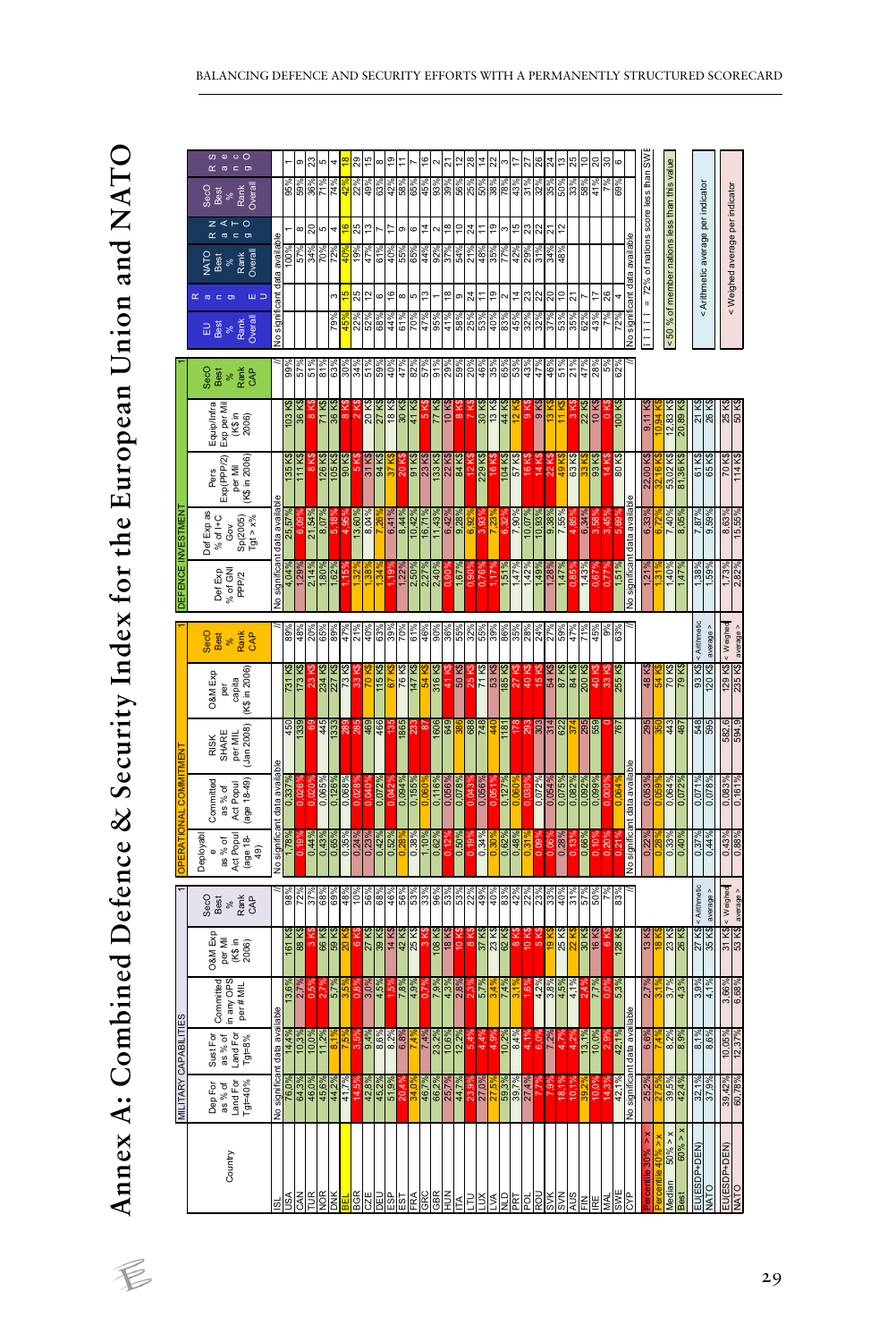| <b>BotG</b>    | Boots on the Ground                                              | SUN           | Austria        |
|----------------|------------------------------------------------------------------|---------------|----------------|
| Ĉ              | Command, Control & Communications                                | <b>BEL</b>    | Belgium        |
| CHOD           | CHiefs of Defence                                                | <b>BGR</b>    | Bulgaria       |
| <b>CJSOR</b>   | Combined Joint Statement of Requirements                         | Z<br>CA       | Canada         |
| COE            | Contingent-Owned Equipment = UN term for leased equipment        | e<br>S        | Cyprus         |
| CRO            | Crisis Response Operations                                       | CZE           | Czech Republic |
| EDA            | European Defence Agency                                          | DEU           | Germany        |
| ESDP > CSDP    | European > Common Defence and Security Policy (after ToL)        | <b>DNK</b>    | Denmark        |
| EULEX          | mission in Kosovo (Police, Customs and Legal officials)<br>$\Xi$ | ESP           | Spain          |
| GDP            | Gross Domestic Product                                           | EST           | Estonia        |
| $\overline{S}$ | Global National Income (GNI = GDP plus income abroad)            | $\frac{2}{L}$ | Finland        |
| DPP            | Integrated Defence Planning Processes (NATO's reviewed DPP)      | GBR           | Great Britain  |
| <b>ISAF</b>    | International Security Force (NATO in Afghanistan)               | GRC           | Greece         |
| <b>KFOR</b>    | Kosovo Forces (NATO in Kosovo)                                   | NOH           | Hungary        |
| KPI            | Performance Indicators<br>Key                                    | IRE           | Ireland        |
| <b>MMR</b>     | Minimum Military Requirement                                     | É             | Italy          |
| NOU            | Memorandum of Understanding                                      | E             | Lithuania      |
| <b>NAD</b>     | National Armament Director(s)                                    | ŠΠ            | Luxemburg      |
| <b>NRF</b>     | <b>TO Response Force</b><br><b>NAT</b>                           | $\leq$        | Latvia         |
| NSIP           | NATO Security Improvement Programme                              | <b>NAL</b>    | Malta          |
| <b>OPLAN</b>   | Operational Plan                                                 | $\frac{0}{z}$ | the Netherland |
| <b>O&amp;M</b> | Operations & Maintenance                                         | NOR           | Norway         |

 $\not\in$ 

| eviations<br>Abbr <sub>'</sub>                          |
|---------------------------------------------------------|
| t<br>$\vec{c}$<br>ن<br>م<br>List<br>ł                   |
| $\ddot{\mathbf{z}}$<br>$\mathbf{S}$<br>Ann <sup>'</sup> |
| 30                                                      |